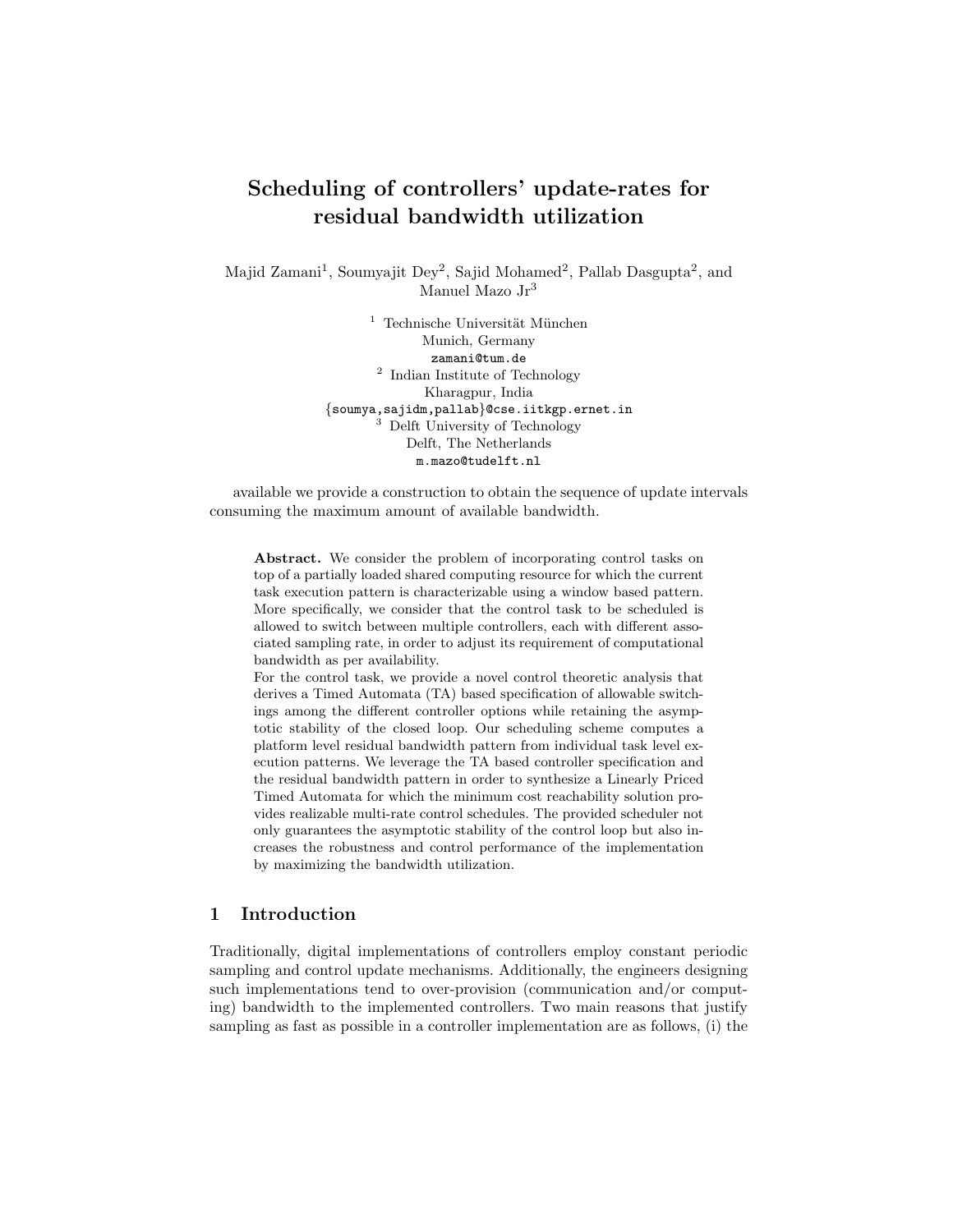control engineer is allowed to design a controller with traditional continuous time tools without worrying about the specific selection of sampling times; SD: when we talk of control implementation on loaded ECU, the RTOS already restricts the allowable scheduling periods and, (ii) the faster the sampling, the quicker a controller can react to external disturbances to the system under control. However, current trends for the implementation of complex cyber-physical systems are shifting from traditional federated architectures, where each feature runs on a dedicated Electronic Control Unit (ECU), to integrated architectures, where multiple features execute on a shared ECU. Thus, instead of over-provisioning resources, these new architectures demand flexibility and efficiency in the use of resources. In a modern automobile, for instance, features may be engaged and disengaged dynamically depending on the state of the system. Take as an example the processing of data from the rear parking sensors, which is not necessary when the gear position is in the forward direction. When a feature is not engaged, the residual bandwidth made available by the tasks omitted for that feature can be potentially harnessed by the other features running on the same processor. Such plug-and-play nature of control features is recommended by modern automotive standards like AUTOSAR [\[24\]](#page-17-0), and is also being adopted in cyber-physical system architectures beyond the automotive domain.

In the current paper we consider architectures in which a simple ECU executes a set of tasks. We assume that tasks are described by arrival patterns expressed in Real Time Calculus (RTC), and the scheduling scheme is known for the system. This allows us to find periodic upper bounds on the ECU utilization and compute a recurring pattern of bandwidth availability. We address the problem of scheduling a control task in such a shared ECU under the described assumptions. The goal of the controller scheduler that we design is to maximize the use of the available bandwidth for the newly added control task. The reason to seek maximizing the use of the available bandwidth is to achieve the highest possible performance in terms of disturbance rejection, as argued earlier. For a small set of tasks with relatively simple periodic specifications, the methodology is lightweight enough to be considered as an online scheduler which can deal with task characterization changing dynamically.

In our solution, we consider control tasks with the ability to select their update (periodic) frequency and we name them "variable-rate" control tasks. This can be achieved by associating to each control task a set of controllers each requiring a different update frequency. These differ from other aperiodic control alternatives, such as event-triggered [\[21\]](#page-17-1) (ETC) or self-triggered [\[3\]](#page-16-0) (STC) control implementations, in that the execution times SD: do you mean pattern of our controllers is a controllable parameter, as opposed to being dictated by the plant in ETC or STC. Thus in our proposal, once the pattern of ECU availability is known, the scheduler can select a sequence of controllers, with their associated update frequencies, so that the stability of the control task is guaranteed and simultaneously the available resource utilization is maximized. As we explain later, this choice, unless exercised judiciously, can result in system instability and suboptimal utilization of ECU bandwidth.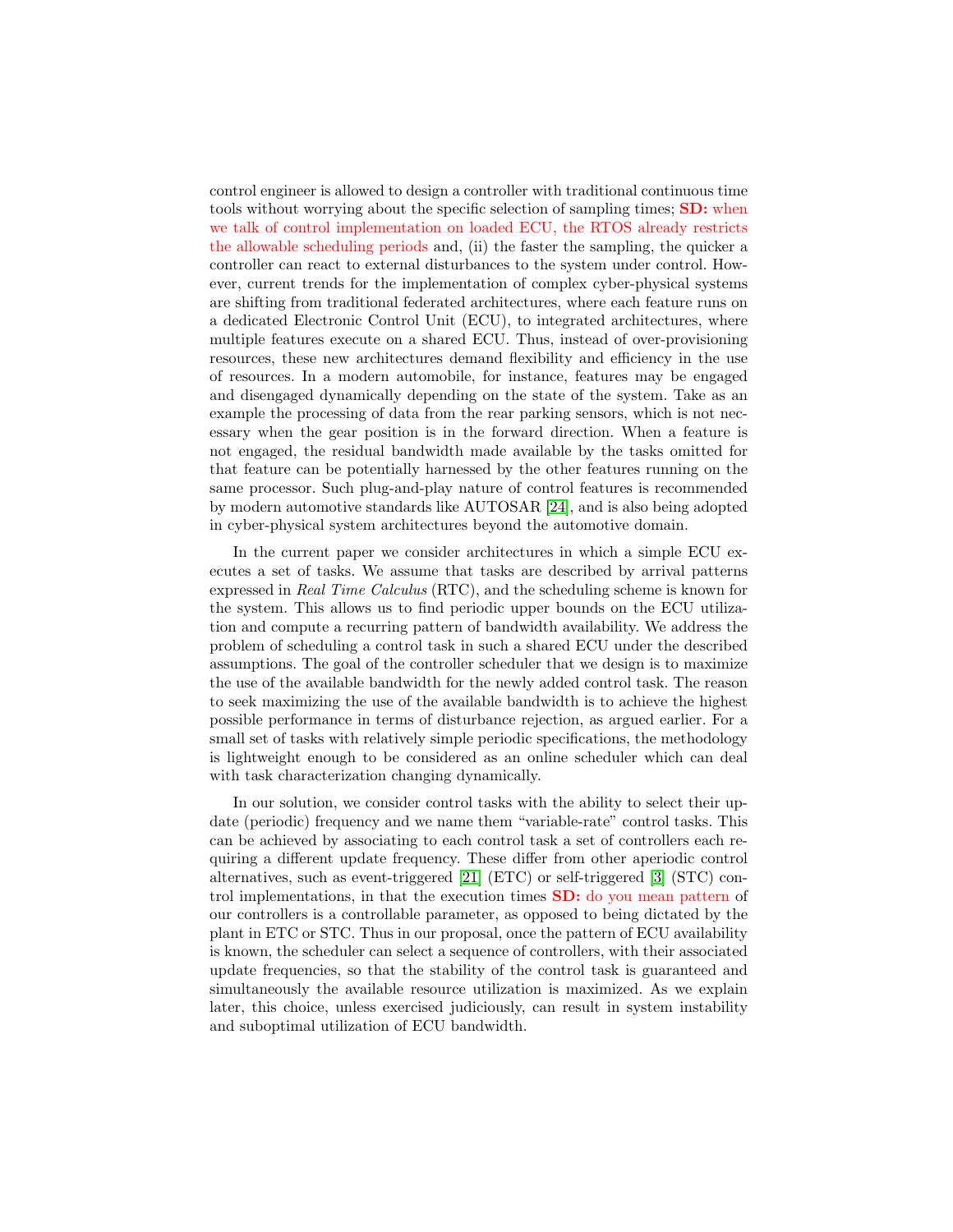Technically, the variable-rate control systems we consider are switched sampled-data systems. The switching signal determines the closed-loop dynamics through the selection of a controller and an associated sampling time. The stability analysis of switched systems has been studied in depth [\[6,](#page-16-1)[11\]](#page-16-2) and, as pointed out before, it is well known that not every possible switching sequence results in stable closed-loops, even when switching between stable systems (as is our case). Much work has also been devoted in recent years to the computation of adequate sampling intervals to retain the stability of closed-loops under sampleand-hold controller implementations [\[14](#page-16-3)[,21\]](#page-17-1). Here we leverage ideas from both the literature on switched systems and sampled-data systems, to construct a timed automaton dictating when switching to a different controller (also termed mode) is allowed in order to retain stability of the closed-loop. In turn, this automaton implicitly defines a switched sequence of sampling rates that results in stable operation of the system. In this sense, the type of abstraction provided in the current paper resembles the one proposed in [\[18\]](#page-17-2) for scheduling eventtriggered systems. This automaton can be referenced by the scheduler to affect the switching between the sampling modes without having to compute dwell time constraints at runtime. To this end we leverage tools from linearly priced timed automata [\[17,](#page-16-4)[4\]](#page-16-5) to synthesize schedulers that maximize the resource utilization.

The idea of using multiple sampling rates to schedule control loops is not new and has been investigated previously. In [\[9\]](#page-16-6) sampling schedules are synthesized first, and an iterative procedure is proposed to synthesize a unique controller that would result in stable operation. However, the algorithm proposed is highly heuristic and no guarantees are provided that such a controller will be found. A different approach is taken in [\[16\]](#page-16-7) by constructing automata that provide statebased conditions forcing a change of the controller update frequency. The main shortcoming of their approach is that no proof is provided for the stability of the system across transitions. Closer to our proposal are the works [\[23,](#page-17-3)[8\]](#page-16-8) in which automata are constructed representing mode switches retaining stability of the system. These automata are then employed to perform compositional analysis to synthesize schedulers for specifications given in the form of  $\omega$ -regular languages. Their proposed methodology can be applied to a variant of our problem if each of the modes in that work is considered as the discrete model associated to a controller with a specific sampling time. The main differences of the present work with those stem from the abstractions employed for the mode switches. While in [\[23,](#page-17-3)[8\]](#page-16-8) it is implicitly assumed that switches between modes occur exactly at the sampling instants dictated by the current mode, our model allows for switches not synchronized with the sampling period of the current mode. More importantly, our approach is directly applicable to non-linear systems and we extend our objective to not only guaranteeing closed-loop stability, but also to additionally maximize the utilization of the available resources. Also very closely related to our work and [\[23](#page-17-3)[,8\]](#page-16-8), is the work from [?,?] developing anytime control algorithms. In [?,?], and subsequent publications, schedulers are designed that are capable of resolving a trade-off between quality of control (measured as a stochastic notion of stability) and bandwidth utilization, all under a stochastic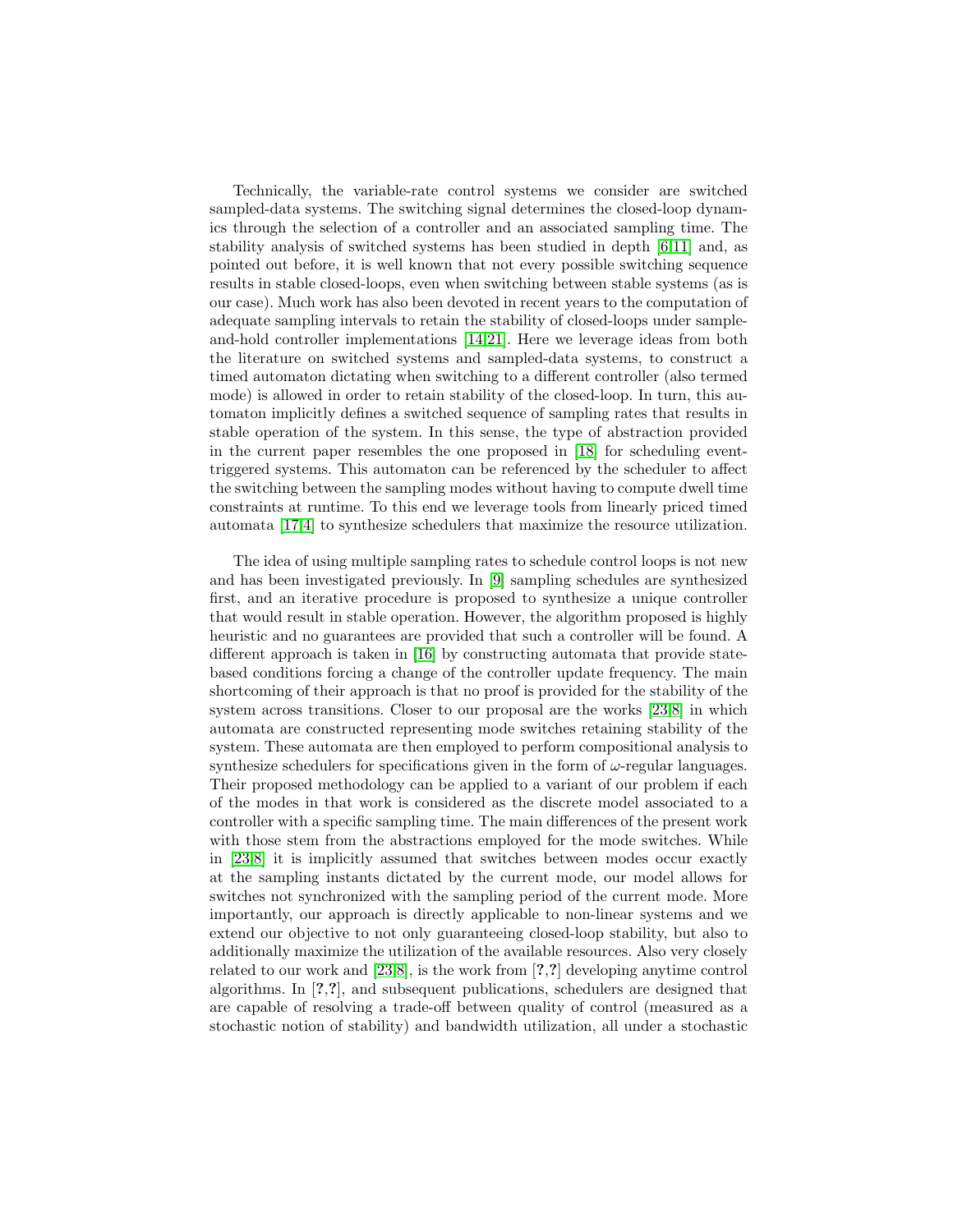scheduling framework in which the availability of the channel is modeled in a probabilistic fashion. The main limitation of this line of work is again its restricted applicability to linear time-invariant systems. In summary, the key contributions of this work can be listed as follows.

- 1. We provide a methodology for deriving timing specifications for variable-rate control tasks. SD: check
- 2. We provide a methodology for scheduling such tasks on partially loaded ECUs while maximizing the control robustness SD: check.
- 3. We create a tool-flow that can take as input the control theoretic model of a variable-rate controller, the existing task loading pattern of an ECU and compute a schedule for the incoming control task.

## 2 Notation and Preliminaries

### 2.1 Notation

The symbols  $\mathbb{N}, \mathbb{N}_0, \mathbb{Q}_0^+, \mathbb{R}, \mathbb{R}^+,$  and  $\mathbb{R}_0^+$  denote the set of natural, nonnegative integer, nonnegative rational, real, positive, and nonnegative real numbers, respectively. The symbols  $I_n$ ,  $0_n$ , and  $0_{n \times m}$  denote the identity matrix, zero vector, and zero matrix in  $\mathbb{R}^{n \times n}$ ,  $\mathbb{R}^n$ , and  $\mathbb{R}^{n \times m}$ , respectively. Given a vector  $x \in \mathbb{R}^n$ , we denote by  $||x||$  the Euclidean norm of x, namely,  $||x|| = \sqrt{x_1^2 + x_2^2 + \cdots + x_n^2}$ . Given a matrix  $M = \{m_{ij}\}\in \mathbb{R}^{n \times m}$ , we denote by  $||M||$  the induced two norm of M, namely,  $||M|| = \sqrt{\lambda_{\max}(M^T M)}$ , where  $\lambda_{\max}(A)$  denotes the maximum eigenvalue of a symmetric matrix A. A continuous function  $\gamma : \mathbb{R}_0^+ \to \mathbb{R}_0^+$ , is said to belong to class K if it is strictly increasing and  $\gamma(0) = 0$ ;  $\gamma$  is said to belong to class  $\mathcal{K}_{\infty}$  if  $\gamma \in \mathcal{K}$  and  $\gamma(r) \to \infty$  as  $r \to \infty$ . A continuous function  $\beta : \mathbb{R}_0^+ \times \mathbb{R}_0^+ \to \mathbb{R}_0^+$  is said to belong to class  $\mathcal{KL}$  if, for each fixed s, the map  $\beta(r, s)$  belongs to class K with respect to r and, for each fixed nonzero r, the map  $\beta(r, s)$  is decreasing with respect to s and  $\beta(r, s) \to 0$  as  $s \to \infty$ . Given a measurable function  $f: \mathbb{R}_0^+ \to \mathbb{R}^n$ , the (essential) supremum of f is denoted by  $||f||_{\infty}$ . Given a tuple S, we denote by  $\sigma := (S)^{\omega}$  the infinite sequence generated by repeating S infinitely, i.e.  $\sigma := SSSSS$ ...

#### 2.2 Control systems

The class of control systems considered in this paper is defined as:

**Definition 1.** A control system  $\Sigma$  is a tuple  $\Sigma = (\mathbb{R}^n, \mathsf{U}, \mathcal{U}, f)$ , where  $\mathbb{R}^n$  is the state space,  $\mathsf{U} \subseteq \mathbb{R}^m$  is the input set, and

- $-$  U is a subset of the set of all measurable functions of time, from intervals of the form  $[a, b] \subseteq \mathbb{R}$  to U, with  $a < 0$  and  $b > 0$ ;
- $f: \mathbb{R}^n \times \mathsf{U} \to \mathbb{R}^n$  is a continuous map satisfying the following Lipschitz assumption: for every compact set  $Q \subset \mathbb{R}^n$ , there exists a constant  $Z \in \mathbb{R}^+$ such that  $||f(x, u) - f(y, u)|| \le Z||x - y||$  for all  $x, y \in Q$  and all  $u \in U$ .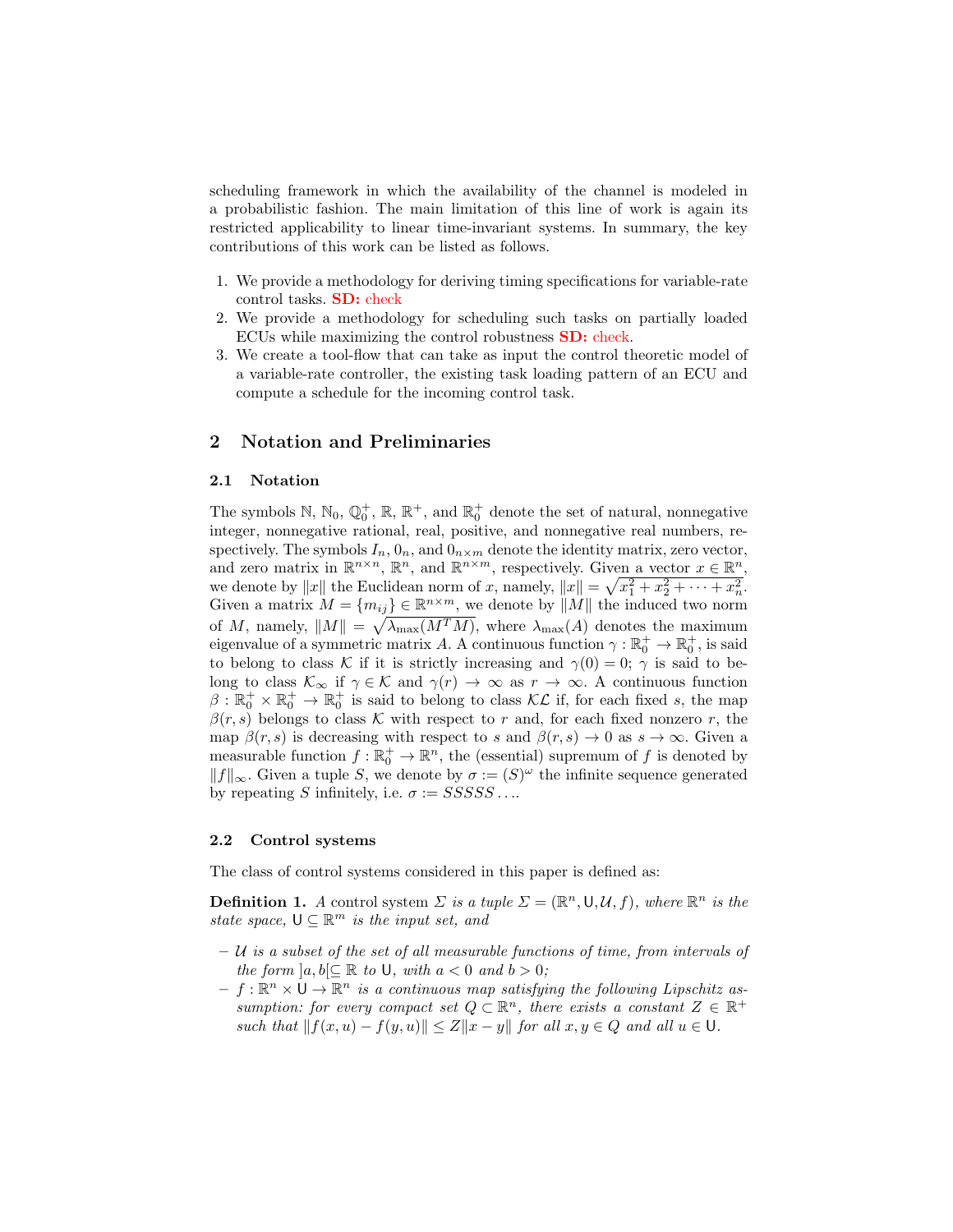A locally absolutely continuous curve  $\xi : ]a, b[ \rightarrow \mathbb{R}^n$  is said to be a *trajectory* of  $Σ$  if there exists  $v ∈ U$  satisfying  $ξ(t) = f (ξ(t), v(t))$  for almost all  $t ∈ [a, b]$ . We shall as well refer to trajectories  $\xi : [0, t] \to \mathbb{R}^n$  defined on closed intervals  $[0, t]$ ,  $t \in \mathbb{R}^+$ , with the understanding of the existence of a trajectory  $\xi' : ]a, b[ \to \mathbb{R}^n$ such that  $\xi = \xi' |_{[0,t]}$  with  $a < 0$  and  $b > t$ . We also write  $\xi_{xv}(t)$  to denote the point reached at time t under the input v from the initial condition  $x = \xi_{xv}(0)$ ; the point  $\xi_{xv}(t)$  is uniquely determined due to the assumptions on f [\[19\]](#page-17-4).

A control system  $\Sigma$  is said to be forward complete if every trajectory is defined on an interval of the form  $|a,\infty|$ . Standard sufficient and necessary conditions for a control system to be forward complete can be found in [\[2\]](#page-16-9).

In the remainder of this paper we assume  $f(0_n, 0_m) = 0_n$  which implies that  $0_n$  is an equilibrium point for a control system  $\Sigma = (\mathbb{R}^n, \{0_m\}, \mathcal{U}, f)$ . Here, we recall two stability notions, introduced in [\[12\]](#page-16-10), as defined next.

**Definition 2.** A control system  $\Sigma = (\mathbb{R}^n, \{0_m\}, \mathcal{U}, f)$  is globally asymptotically stable (GAS) if it is forward complete and there exist a  $\mathcal{KL}$  function  $\beta$  such that for any  $t \in \mathbb{R}_0^+$  and any  $x \in \mathbb{R}^n$ , the following condition is satisfied:

$$
\|\xi_{xv}(t)\| \le \beta \left( \|x\| \, , t \right),\tag{2.1}
$$

where  $v(t) = 0_m$  for any  $t \in \mathbb{R}_0^+$ .

**Definition 3.** A control system  $\Sigma = (\mathbb{R}^n, \mathsf{U}, \mathcal{U}, f)$  is input-to-state stable (ISS) with respect to inputs  $v \in \mathcal{U}$  if it is forward complete and there exist a KC function  $\beta$  and a  $\mathcal{K}_{\infty}$  function  $\gamma$  such that for any  $t \in \mathbb{R}_0^+$ , any  $x \in \mathbb{R}^n$ , and any  $v \in \mathcal{U}$ , the following condition is satisfied:

$$
\|\xi_{xv}(t)\| \le \beta \left( \|x\| \, , t \right) + \gamma \left( \|v\|_{\infty} \right). \tag{2.2}
$$

It can be readily seen, by observing [\(2.1\)](#page-0-0) and [\(2.2\)](#page-0-0), that ISS implies GAS by restricting the set of inputs to  $\{0_m\}$ . Note that a linear control system  $\dot{\xi} =$  $A\xi + Bv$  is GAS or ISS iff A is Hurwitz<sup>[4](#page-0-0)</sup> and the functions  $\beta$  and  $\gamma$  in [\(2.1\)](#page-0-0) and [\(2.2\)](#page-0-0) can be computed as:

$$
\beta(r,s) = \|\mathbf{e}^{As}\|r, \quad \gamma(r) = \|B\| \left( \int_0^\infty \|\mathbf{e}^{As}\| \mathbf{d}s \right) r.
$$

One can characterize the aforementioned ISS property with respect to some Lyapunov function, as defined next.

**Definition 4.** A function  $V : \mathbb{R}^n \to \mathbb{R}^+_0$  which is continuous on  $\mathbb{R}^n$  and smooth on  $\mathbb{R}^n\setminus\{0_n\}$  is said to be an ISS Lyapunov function for the closed-loop system

$$
\dot{\xi} = f(\xi, K(\xi + \varepsilon)),\tag{2.3}
$$

where  $K : \mathbb{R}^n \to \mathbb{R}^m$ , if there exist  $\mathcal{K}_{\infty}$  functions  $\underline{\alpha}, \overline{\alpha}, \gamma$ , and some constant  $\kappa \in \mathbb{R}^+$  such that for all  $x, e \in \mathbb{R}^n$  the following inequalities are satisfied:

$$
\underline{\alpha}(\|x\|) \le V(x) \le \overline{\alpha}(\|x\|),
$$
  

$$
\frac{\partial V(x)}{\partial x} f(x, K(x+e)) \le -\kappa V(x) + \gamma(\|e\|). \tag{2.4}
$$

 $4\,$  A square matrix A is called Hurwitz if the real parts of its eigenvalues are negative.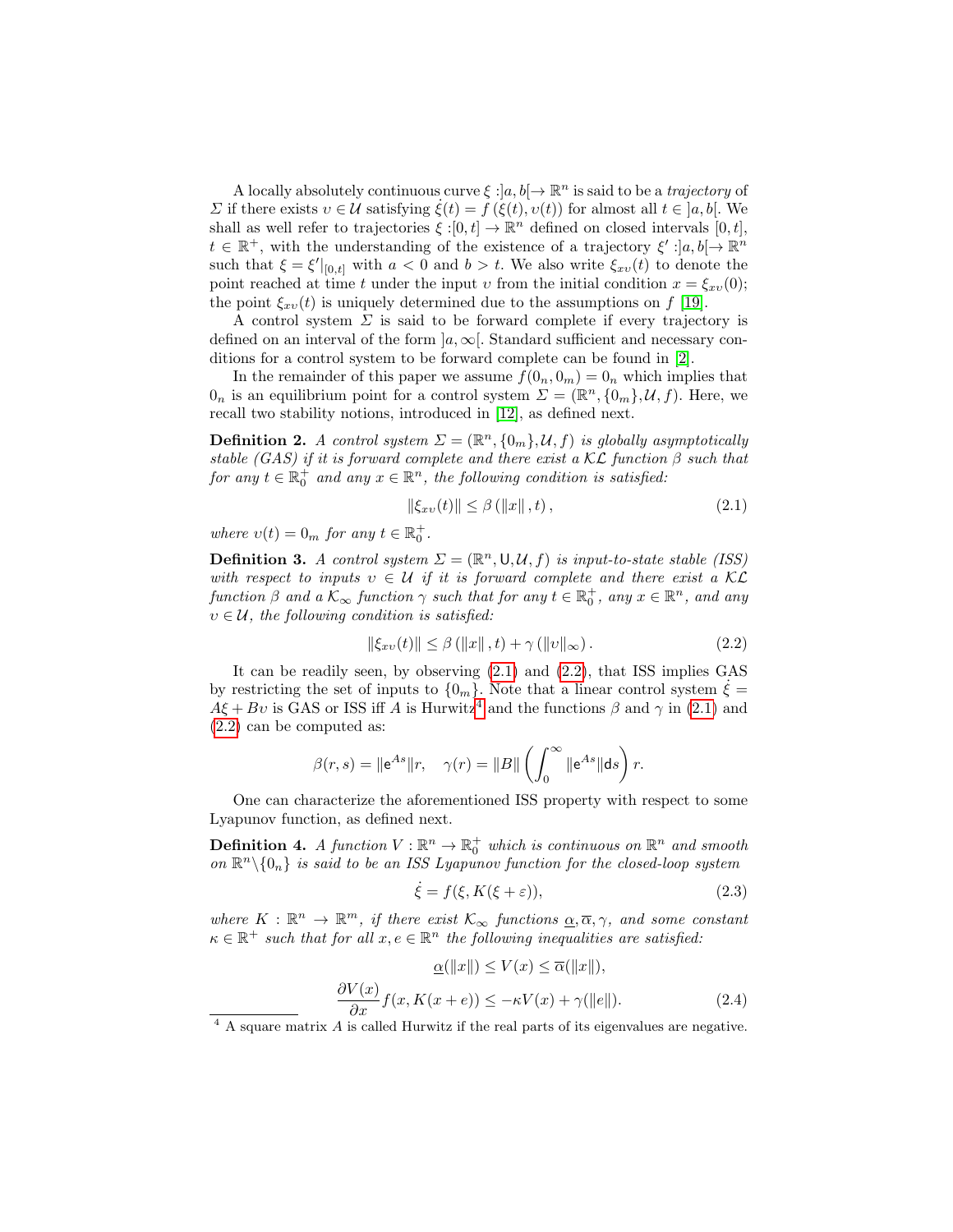The following theorem, borrowed from [\[20\]](#page-17-5), characterizes the ISS property for the closed-loop system [\(2.3\)](#page-0-0) in terms of the existence of an ISS Lyapunov function.

**Theorem 1.** The closed-loop system  $(2.3)$  is ISS with respect to measurement errors  $\varepsilon$  if and only if there exists an ISS Lyapunov function for  $(2.3)$ .

The specific ISS characterization for linear case is reported in the Appendix.

# 3 Problem Formulation

Consider a control system  $\Sigma$  and assume that there exist p different controllers  $K_i: \mathbb{R}^n \to \mathbb{R}^m$ ,  $i \in \mathsf{S} := \{1, \ldots, p\}$ , rendering the closed-loop system

$$
\dot{\xi} = f(\xi, K_i(\xi + \varepsilon))\tag{3.1}
$$

ISS with respect to measurement errors  $\varepsilon : \mathbb{R}_0^+ \to \mathbb{R}^n$ , with associated ISS Lyapunov functions  $V_i$  and corresponding  $\mathcal{K}_{\infty}$  functions  $\underline{\alpha}_i, \overline{\alpha}_i, \gamma_i$  and positive constants  $\kappa_i \in \mathbb{R}^+$  as in Definition [2.4.](#page-0-0) Now consider a variable-rate control system  $\hat{\Sigma} = (\Sigma, P, S, S)$  representing a sample-and-hold implementation of the closed loop of  $\Sigma$  with different controllers  $K_i$  with the associated sampling times  $h_i$ , as depicted schematically in Figure [1](#page-0-0) in the Appendix, where  $P = \{K_1, \ldots, K_p\}$ ,  $S = \{1, ..., p\}$ , and

 $-$  S denotes a subset of the set of all piecewise constant cádlág (i.e. rightcontinuous and with left limits) functions from  $\mathbb{R}^+_0$  to S with a finite number of discontinuities on every bounded interval in  $\mathbb{R}^+_0$  (no Zeno behaviour). Each  $\pi \in \mathcal{S}$  represents a schedule dictating which controller is active at any time  $t \in \mathbb{R}_0^+$ . Given any  $\pi \in \mathcal{S}$ , denoting the switching times as  $t_0, t_1, t_2, \ldots$ (occurring at the discontinuity points of  $\pi$ ), we denote by  $p_i \in \mathsf{S}$  the value of the switching signal on the interval  $[t_i, t_{i+1}]$ . We assume also that the set S contains only elements for which there exists constants  $\tau_{p_ip_{i+1}} \in \mathbb{Q}_0^+$  such that  $\tau_{p_i p_{i+1}} \leq t_{i+1} - t_i$ , for any  $i \in \mathbb{N}_0$ , and  $\tau_{p_i p_{i+1}} \geq h_{p_i}$  for any  $p_i, p_{i+1} \in \mathsf{S}$ .

A continuous-time curve  $\xi : ]a, b[ \to \mathbb{R}^n$  is said to be a *trajectory* of  $\hat{\Sigma}$  if there exists a switching signal  $\pi \in \mathcal{S}$  satisfying:

$$
\begin{aligned} \dot{\xi}(t) &= f(\xi(t), \upsilon(t)) \\ \upsilon(t) &= K_{\pi(t)}(\xi(\ell h_{\pi(t)})), \ t \in [\ell h_{\pi(t)}, (\ell+1)h_{\pi(t)}], \ \forall \ell \in \mathbb{N}_0. \end{aligned} \tag{3.2}
$$

We now introduce the main problem which we plan to solve in this paper.

Problem 1. Consider a set T of real-time tasks characterized by arrival curves  $(\alpha_j^l, \alpha_j^u), j = 1, \ldots, T$ , and a control task defined as in  $(3.2)$ . Determine the schedule  $\pi \in \mathcal{S}$  of controllers and associated sampling times  $(K_i, h_i)$  for the control task to maximize the utilization of the residue bandwidth left by the real-time tasks while simultaneously guaranteeing the stability of the control task.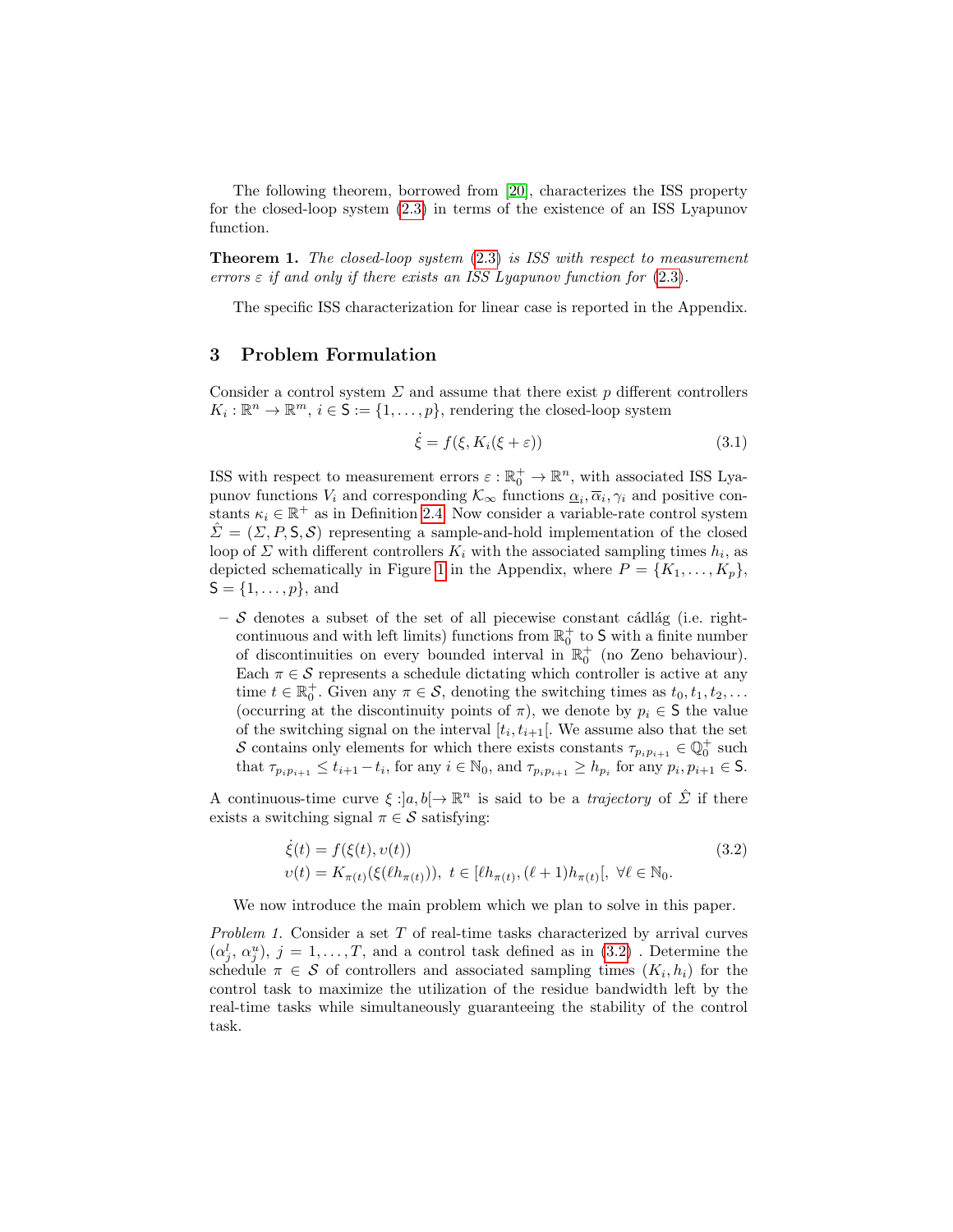We want to maximally utilize the available bandwidth on the average thus increasing the robustness of the controller implementation to external disturbances.

# 4 Adaptive Scheduling of Variable-rate Control Tasks

In order to compute a stability aware schedule for the incoming control task on an existing platform, we first need: (i) to construct an abstraction of the scheduling constraints that need to be respected to guarantee stability of the control task; (ii) to estimate the available processing bandwidth left by the realtime tasks already present in the platform. We address these challenges in the following.

#### 4.1 Control Task Scheduling Constraints

Consider a control task defined as in [\(3.2\)](#page-0-0) satisfying the following assumption.

**Assumption 2** Each of the pairs  $(K_i, h_i)$ ,  $i = 1, \ldots, p$ , of controller and associated sampling times are such that each sampled-data control system [\(3.2\)](#page-0-0) satisfies

$$
\frac{\partial V_i(\xi(t))}{\partial x} f(\xi(t), v(t)) \leq -\hat{\kappa}_i V_i(\xi(t)),
$$
\n
$$
v(t) = K_i(\xi(\ell h_i)), \ t \in [\ell h_i, (\ell+1)h_i], \ \forall \ell \in \mathbb{N}_0,
$$
\n(4.1)

for some  $\hat{\kappa}_i \in \mathbb{R}^+$ , guaranteeing that each mode of the closed-loop system is GAS.

Remark 1. There is an abundant literature allowing to design together such pairs of controllers and sampling times satisfying Assumption [4.1,](#page-0-0) see e.g. [\[15\]](#page-16-11) and references therein. Alternatively, one can consider that a continuous time controller is available and compute an adequate sampling time under very mild assumptions on the plant and controller (namely, continuity of the dynamics of plant and controller) such that Assumption [4.1](#page-0-0) holds, see e.g. [\[14\]](#page-16-3). Additionally, the large bulk of literature on event-triggered control provides an alternative way of computing sampling times  $h_i$  satisfying our requirements through the closely related methods to compute minimum inter-sample times, see e.g. [\[21\]](#page-17-1). Note also that the results hereby presented can be directly extended to the case of locally asymptotically stable systems, if one instead assumes [\(4.1\)](#page-0-0) only holds on a compact set.

We define a timed automaton (cf. Appendix for a definition)  $\mathcal{T}_{ad}$  =  $(L, L_0, C, E, \text{Inv})$ , where  $L = S$ ,  $L_0 = L$ ,  $C = {\{\zeta\}}$ , and

– the set E of edges is given by the collection of all tuples  $(i, g, r, j)$  such that  $i, j \in \mathsf{S}, g = \{\zeta \mid \zeta \geq \tau_{ij}\}$  is the transition guard, and the clock reset set r is given by  $\{\zeta\}$ ;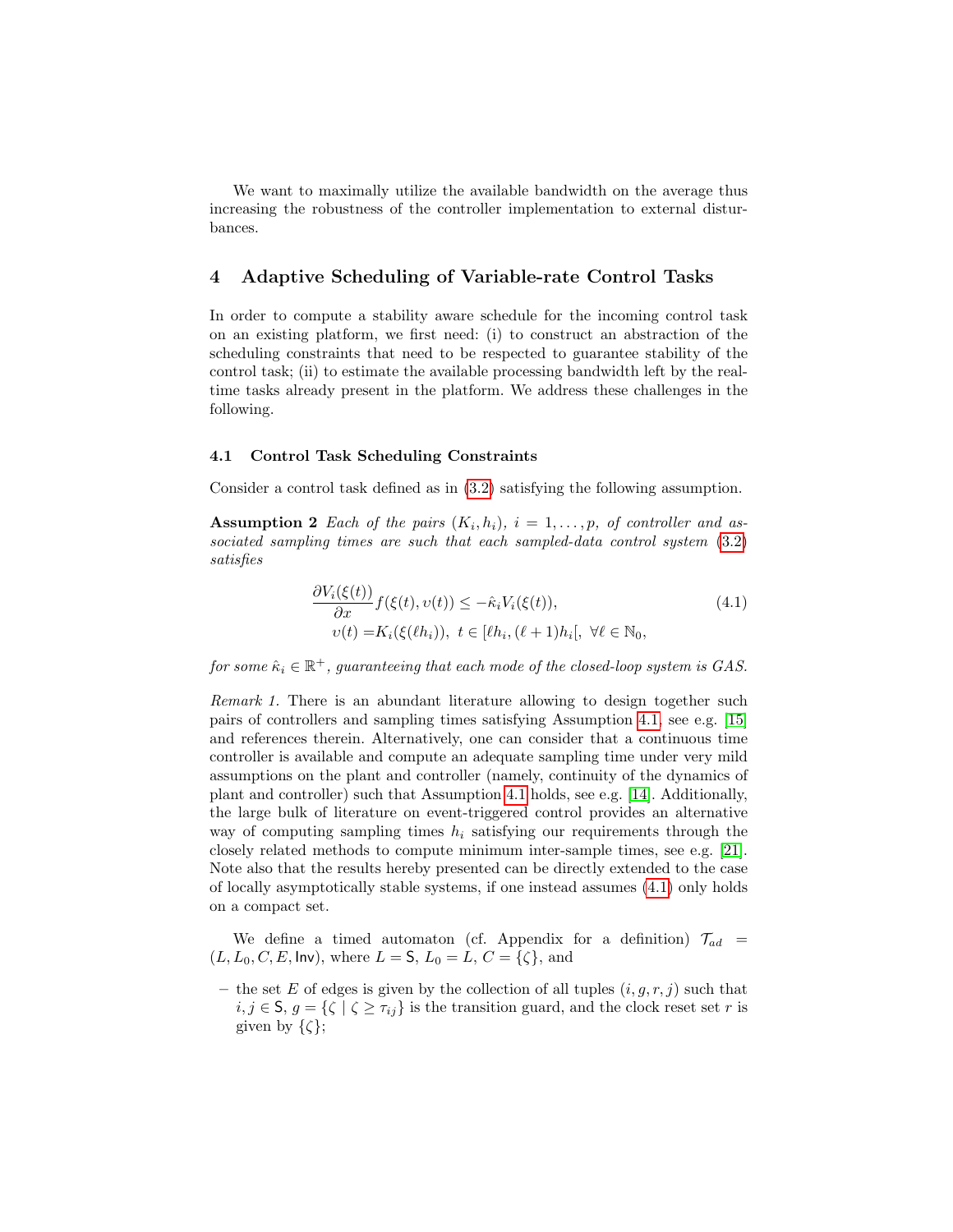– the (location) invariant for mode *i* is given by  $\mathsf{Inv}(i) := \{\zeta \mid \zeta \geq 0\}, \forall i \in \mathsf{S},$ 

describing the set of admissible switching policies between different controllers  $K_i$ , i.e.  $\mathcal{S}_{ad} \subseteq \mathcal{S}$ , guaranteeing GAS of the variable-rate closed-loop system, schematically illustrated in Figure [1](#page-0-0) in the Appendix. An example of such automaton for the case of  $S = \{1, 2, 3\}$  is depicted in Figure [2.](#page-0-0)

In the following, we establish which properties  $\tau_{ij}, i \in \{1, \ldots, p\}$ and  $j \in \{1, \ldots, p\} \backslash \{i\}$ , need to satisfy so that indeed  $\mathcal{T}_{ad}$  characterizes a set  $\mathcal{S}_{ad} \subseteq \mathcal{S}$  of stabilizing switching sequences.

Assumption 3 For any pair of  $i, j \in$  $\{1,\ldots,p\}$ , there exits a constant  $\mu_{ij} \geq 1$  such that

$$
\forall x \in \mathbb{R}^n, \quad V_i(x) \le \mu_{ij} V_j(x). \quad (4.2)
$$



Fig. 1. Timed automaton  $\mathcal{T}_{ad}$  for 3 controllers.

Note that Assumption [4.3](#page-0-0) is al-

ways satisfied for the type of ISS Lyapunov functions introduced in Theorem [2.6](#page-0-0) whose existences are guaranteed for stabilized linear control systems.

**Theorem 4.** Consider the variable-rate control system  $\hat{\Sigma}$  in [\(3.2\)](#page-0-0) and let As-sumptions [4.1](#page-0-0) and [4.3](#page-0-0) hold. If  $\log \frac{\mu_{ij}}{\rho} < \hat{\kappa}_j \tau_{ji}$ , for any  $i, j \in \{1, \ldots, p\}$ ,  $i \neq j$ , and some  $\rho \in ]0,1[$ , then  $\Sigma$  is GAS and  $\mathcal{T}_{ad}$  using these  $\tau_{ij}$  characterizes a set  $\mathcal{S}_{ad}$  of stabilizing switching sequences.

The proof of Theorem [4.4](#page-0-0) is provided in the Appendix.

#### 4.2 Task Set Characterization

We consider an ECU platform for which the arrival pattern of each task in an existing task set T is known. For a task  $\theta_i \in T$ , the RTC arrival curves  $(\alpha_i^l, \alpha_i^u)$ are functions from  $\mathbb{R}^+$  to  $\mathbb{N}$  [\[7](#page-16-12)[,22\]](#page-17-6) such that the number of instances of  $\theta_i$  arriving in any time window of size t is lower bounded by  $\alpha_i^l(n)$  and upper bounded by  $\alpha_i^u(n)$ . Let us consider the deadline of each instance of  $\theta_i$  to be  $e_i$  time units. The maximum number of task instances of type  $\theta_i$  that may arrive in a period of size  $e_i$  is given by  $a_i$  where  $a_i := \alpha_i^u(e_i)$ . A computational bandwidth which allows sufficient scheduling slots for executing  $a_i$  instances of  $\theta_i$  in every interval of length  $e_i$  is sufficient for scheduling  $\theta_i$  since  $e_i$  represents the deadline of each instance of  $\theta_i$ .

Consider now the worst case execution time (WCET) of  $\theta_i$  to be  $w_i$  CPU cycles. Thus,  $a_i w_i$  number of CPU cycles need to be made available for task  $\theta_i$  in every consecutive real-time interval of size  $e_i$ . Let the total available bandwidth offered by the CPU be given as  $H$  computation cycles per time unit. Assume that the existing scheduling policy for the platform allocates a  $y_i \in [0,1]$  fraction of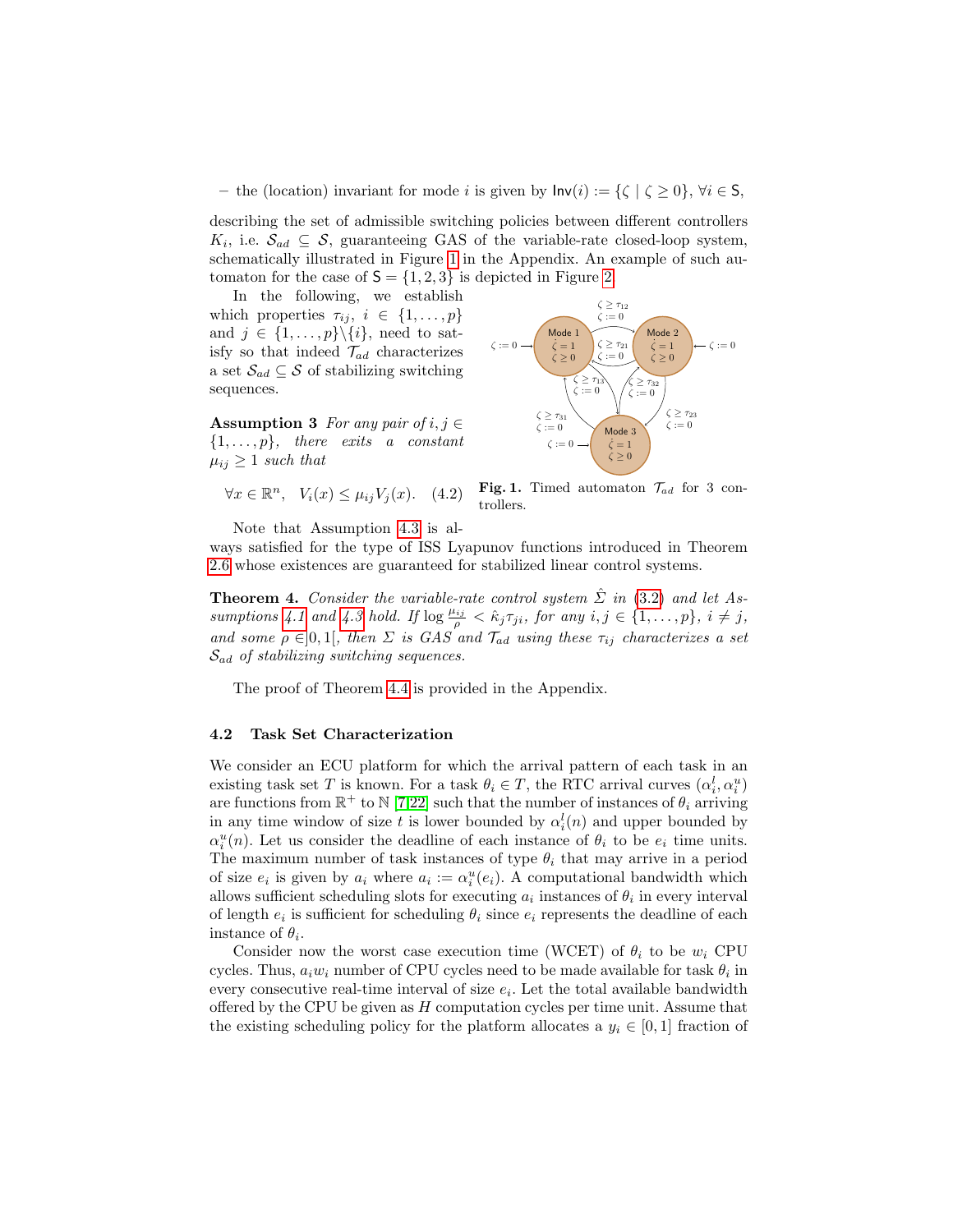the total bandwidth to  $\theta_i$ . We consider an as late as possible (ALAP) scheduling of the tasks in the period  $e_i$ , meaning that the fraction of bandwidth y allocated to task  $\theta_i$  is provided in intervals of time of length  $\delta_i := \frac{a_i w_i}{H y_i}$  whose end coincides with multiples of  $e_i$ . We provide a formal definition of these ALAP utilization patterns in the following.

**Definition 5.** The ALAP bandwidth utilization pattern of a task  $\theta_i$ , with period  $e_i$ , bandwidth utilization fraction  $y_i$ , and utilization time  $\delta_i$ , is a function  $\sigma_{\theta_{i}}^{(e_i,y_i,\delta_i)}$  $\mathcal{C}^{(e_i,y_i,\delta_i)}_{\theta_i} : \mathbb{R}^+_0 \to [0,1]$  satisfying the following properties:

$$
-\sigma_{\theta_i}^{(e_i, y_i, \delta_i)}(t + e_i) = \sigma_{\theta_i}^{(e_i, y_i, \delta_i)}(t)
$$
  

$$
-\sigma_{\theta_i}^{(e_i, y_i, \delta_i)}(t) = 0, t \in [0, e_i - \delta_i]
$$
  

$$
-\sigma_{\theta_i}^{(e_i, y_i, \delta_i)}(t) = y_i, t \in [e_i - \delta_i, \epsilon]
$$

Given the task set  $T =$  $\{\theta_1,\ldots,\theta_n\}$  with corresponding deadlines  $\{e_1, \ldots, e_n\}$  and fraction of bandwidth allocated  $\{y_1, \ldots, y_n\}$ , one can compute their respective  $\delta_i$ 's as indicated earlier. Adding up the bandwidth utilization scenarios of each of those tasks a total bandwidth utilization pattern can be



Fig. 2. Arrival curves  $\alpha_1^u, \alpha_2^u$ .

obtained  $\overline{\sigma}_T = \sum_{i=1}^n \sigma_{\theta_i}^{(e_i, y_i, \delta_i)}$  $\theta_i^{(e_i, y_i, o_i)}$ . Note that this bandwidth utilization pattern is also a periodic function  $\overline{\sigma}_T : \mathbb{R}_0^+ \to [0,1]$  with period  $\overline{e} = l.c.m.(e_1, \ldots, e_n)$ , where *l.c.m.* stands for least common multiple, but this is not necessarily an ALAP bandwidth utilization pattern (the last two conditions of the definition may not hold for  $\overline{\sigma}_T$ ). It may be noted that budgeting processor bandwidths in the way as discussed above is useful for satisfying the bandwidth requirement for any scheduling policy which do not allow deadline violation.

*Example 1.* Let us consider two tasks  $\theta_1, \theta_2$  with upper arrival curves as shown in Figure [3.](#page-0-0) We have  $e_1 = 30$  and  $e_2 = 20$  time units. From the arrival curves we get  $a_1 = \alpha_1^u(30) = 2$  and  $a_2 = \alpha_1^u(20) = 10$ . Thus, we have a maximum of 2 instances of  $\theta_1$  and 10 instances of  $\theta_2$  arriving inside a period of 30 and 20 time units, respectively. We reserve enough computational slots inside such periods for executing  $a_i$  instances of  $\theta_i$  inside an interval of size  $e_i$ ,  $i = 1, 2$ .

Let the WCET of  $\theta_1$ ,  $\theta_2$  be 30000 and 2000 CPU cycles, respectively. The CPU offers 10000 computation cycles (H) per time unit and the scheduler offers 40% and 20% of overall CPU bandwidth to  $\theta_1$  and  $\theta_2$ , respectively, during execution (i.e.  $y_1 = 0.4$ ,  $y_2 = 0.2$ ). This means  $\theta_1$  and  $\theta_2$  gets 4000 and 2000 computation cycles per time unit, respectively, while executing. This results in the execution of every instance of  $\theta_1$  consuming 30000/4000 = 7.5 time units. Thus, to satisfy the total worst case demand of  $\theta_1$ , i.e. 2 instances in periodic intervals of size 30 time units, we require 15 time units of CPU given a bandwidth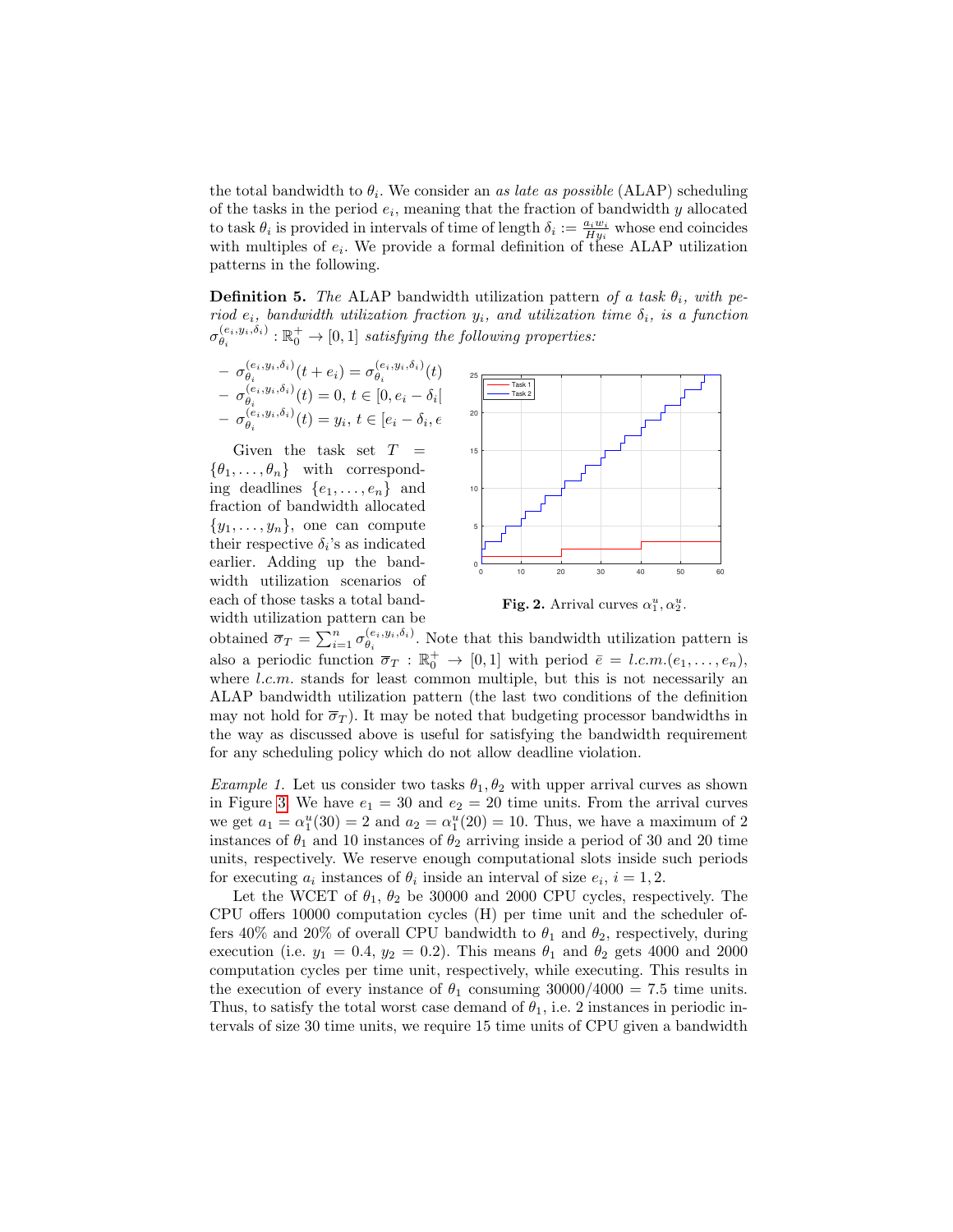of 40%. Similarly, we require 10 time units in periodic intervals of size 20 given a bandwidth of 20% for  $\theta_2$ . Adding up these requirements point-wise, a worst case bandwidth requirement pattern, which recurs every  $l.c.m.(30, 20) = 60$  time units, is computed. The resulting bandwidth pattern is illustrated in Figure [4.](#page-0-0)

#### 4.3 Scheduler Design

As discussed earlier, given a control system with  $p$  different controllers (from a set  $P$  ${K_1, \ldots, K_p}$ ) having sampling rates  $\{f_1 \leq f_2 \leq \cdots \leq f_p\},\$  $(f_i = h_i^{-1}),$  we can construct a TA  $\mathcal T$  having p number of modes, where each mode 1  $\leq$  $i \leq p$  signifies the use of controller  $K_i$ . For every possible mode switch from some mode  $i$ 



Fig. 3. ALAP Bandwidth budgets

to some mode j, the automaton provides a timing constraint  $\tau_{ij}$  signifying what is the minimum duration of using mode i (using  $K_i$ ) so that a switching can be performed to mode j (start using  $K_j$ ) guaranteeing that the overall closed loop system is GAS. Let the WCET of controller  $K_i$  be  $\omega_i^c$  (in CPU cycles), and thus its computational requirement is  $\omega_i^c f_i$  cycles per time unit. Given H available computing cycles per time unit, the fraction of bandwidth required by a controller is  $r_i = \frac{\omega_i^{\xi} f_i}{H}$  $\frac{H^{i} J^{i}}{H}$ , and so one can compute the bandwidth requirements  ${r_1, \ldots, r_p}$  of all controllers in P.

Given the total bandwidth utilization pattern  $\overline{\sigma}_T$  for the task set T, with period  $\bar{e}$ , denote by  $\underline{\sigma}_T := 1 - \overline{\sigma}_T$  the residual bandwidth pattern. Let us consider such a pattern  $\underline{\sigma}_T$  and describe it by a string  $\underline{s}_T := ((l_1, v_1), \ldots, (l_{\nu}, v_{\nu}))^{\omega}$ , with  $\sum_{i=1}^{\nu} v_i = \bar{e}$ , denoting the infinitely repeating concatenation of time intervals of length  $v_i$  and associated fraction of bandwidth available  $l_i$ , with  $i = 1, \ldots, \nu$ . We refer to the  $i$ -th tuple in the sequence as the  $i$ -th stage of the pattern and to the period  $\bar{e}$  as the *recurrence length* of the pattern. We also denote by  $\underline{s}_T[\bar{e}] :=$  $((l_1, v_1), \ldots, (l_{\nu}, v_{\nu}))$ . We use the sequence description  $s_T$  and the availability pattern  $\underline{\sigma}_T$  interchangeably in what follows.

Consider now the available bandwidth string  $s_T$ , and define  $S := \langle S_1, \ldots, S_{\nu} \rangle$ with  $S_i \subseteq 2^P$ ,  $\forall i \in \{1, ..., \nu\}$ , such that  $S_i = \{K_j | r_j \le l_i\}$ . The list  $S_i$  contains the controllers which are schedulable at each of the *i*-th stages of  $\underline{s}_T$  in terms of the available bandwidth (but possibly leading to an unstable closed-loop operation).

*Example 2.* Given the instance of  $\sigma_T$  as shown in Figure [5,](#page-0-0) a possible list S for the case of 4 controllers, could take the form  $S_1 = \{K_1, K_2\}, S_2 =$  ${K_1, K_2, K_3}, S_3 = {K_1}, S_4 = {K_1, K_2}, S_5 = {K_1, K_2, K_3, K_4},$  where we have assumed that  $r_i < r_j$  if  $i < j$ .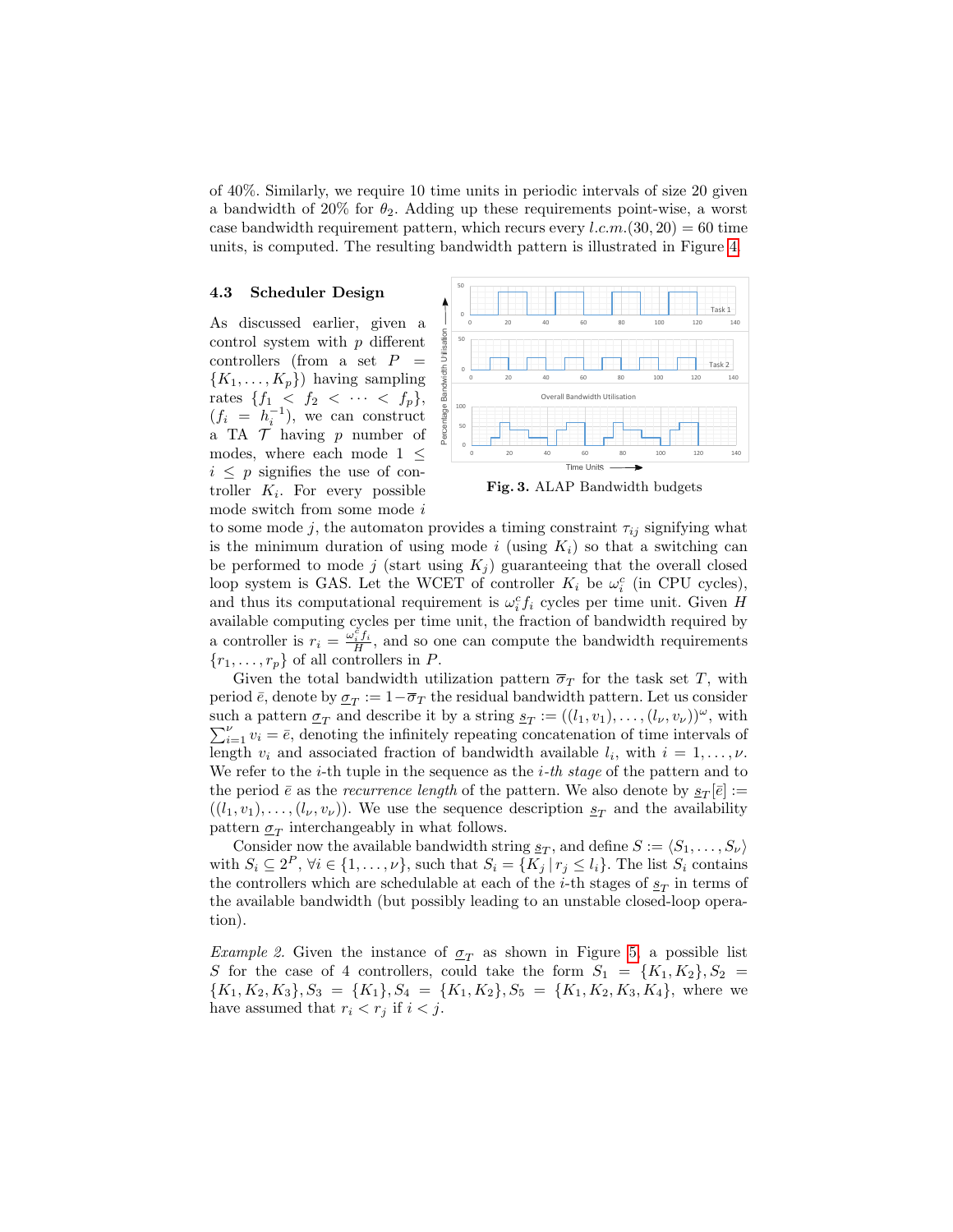We specify a switching sequence  $\varsigma$  as a string  $\varsigma$  =  $((K_{i_1}, t_{i_1}), \ldots, (K_{i_k}, t_{i_k}), \ldots, (K_{i_n}, t_{i_n}))$ indicating that controller  $K_{i_k}$ is used inside the k-th time interval  $\left[\sum_{j=1}^{k-1} t_{i_j}, \sum_{j=1}^{k} t_{i_j}\right]$ , of duration  $t_{i_k}$ . We consider only nontrivial sequences in the sense that  $K_{i_j} \neq K_{i_{j+1}}$  for all  $j$  in a sequence. The *length* of such a sequence is given by  $|\varsigma| = \sum_{j=1}^{n} t_{i_j}$ . One



Fig. 4. Admissible Controllers

can therefore construct from such a sequence  $\varsigma$  a switching signal  $\pi \in \mathcal{S}$  (c.f. Section [3\)](#page-0-0) by letting  $\pi(t) = i_k$  if  $t \in \left[ \sum_{j=1}^{k-1} t_{i_j} + \bar{e}s, \sum_{j=1}^k t_{i_j} + \bar{e}s \right]$  for some  $s \in \mathbb{N}$ .

Note that the timed automaton  $\mathcal{T}_{ad}$  derived in section [4.1,](#page-0-0) provides us with a set of timing constraints  $\{\tau_{ij} | 1 \leq i \leq p \land 1 \leq j \leq p, i \neq j\}$  where a constraint  $\tau_{ij}$ signifies the minimum amount of time controller  $K_i$  should execute (i.e. stay in mode *i* of the automaton) before a switch to controller  $K_j$  is allowed. Given  $\underline{\sigma}_T$ , the list  $S$ , and  $\mathcal{T}_{ad}$ , an admissible switching sequence can be defined as follows.

**Definition 6.** Given a bandwidth pattern  $\underline{\sigma}_T$  described by the string  $\underline{s}_T :=$  $((l_1, v_1), \ldots, (l_{\nu}, v_{\nu}))^{\omega}$  with recurrence length  $\bar{e}$ , the list S of admissible controllers, the timed automaton  $\mathcal{T}_{ad}$ , a switching sequence  $\varsigma = ((K_{i_1}, t_{i_1}), \ldots,$  $(K_{i_k}, t_{i_k}), \ldots, (K_{i_n}, t_{i_n})$  is considered admissible if:

- $|{\varsigma}| = l \times \overline{e}$ , for some  $l \in \mathbb{N}$ ;
- $-$  For any  $1 \leq k \leq n$ , if  $\exists m, 0 \leq m \leq l$ , and  $\exists p, 1 \leq p \leq \nu$ , such that the intervals  $\left[\sum_{j=1}^{k-1} t_{i_j}, \sum_{j=1}^k t_{i_j}\right]$  and  $\left[m \times \bar{e} + \sum_{j=1}^{p-1} v_j, m \times \bar{e} + \sum_{j=1}^p v_j\right]$ intersect, i.e., for every k-th time interval in  $\varsigma$  if there is a non-null intersection with an interval  $v_p$  of  $\underline{\sigma}_T$ , then  $K_{i_k} \in S_p$  and  $t_{i_k} \geq \tau_{i_k i_{k+1}}$ .

We define the notion of *bandwidth rejection* by an admissible switching sequence as follows.

**Definition 7.** Given a bandwidth pattern  $\sigma_T$  with recurrence length  $\bar{e}$  and the list S of admissible controllers, the bandwidth rejection by an admissible switching sequence  $\varsigma = ((K_{i_1}, t_{i_1}), \ldots, (K_{i_k}, t_{i_k}), \ldots, (K_{i_n}, t_{i_n}))$  is given by

$$
rej(\varsigma) = \int_0^{l \times \bar{e}} (\underline{\sigma}_T(t) - r(t)) \mathrm{d}t,
$$

where  $|\varsigma| = l \times \bar{e}$ , for some  $l \in \mathbb{N}$ , and  $r : \mathbb{R}_0^+ \to [0, 1]$  is defined as

$$
r(t) = r_{i_k}
$$
 for  $t \in \left[\sum_{j=1}^{k-1} t_{i_j}, \sum_{j=1}^{k} t_{i_j}\right[$ .

In order to formally capture the set of admissible switching sequences, we construct a Linearly Priced Timed Automaton (LPTA) (cf. Appendix for a definition). Given the list  $S$ ,  $\underline{\sigma}_T$ , and the timing constraints for stable switching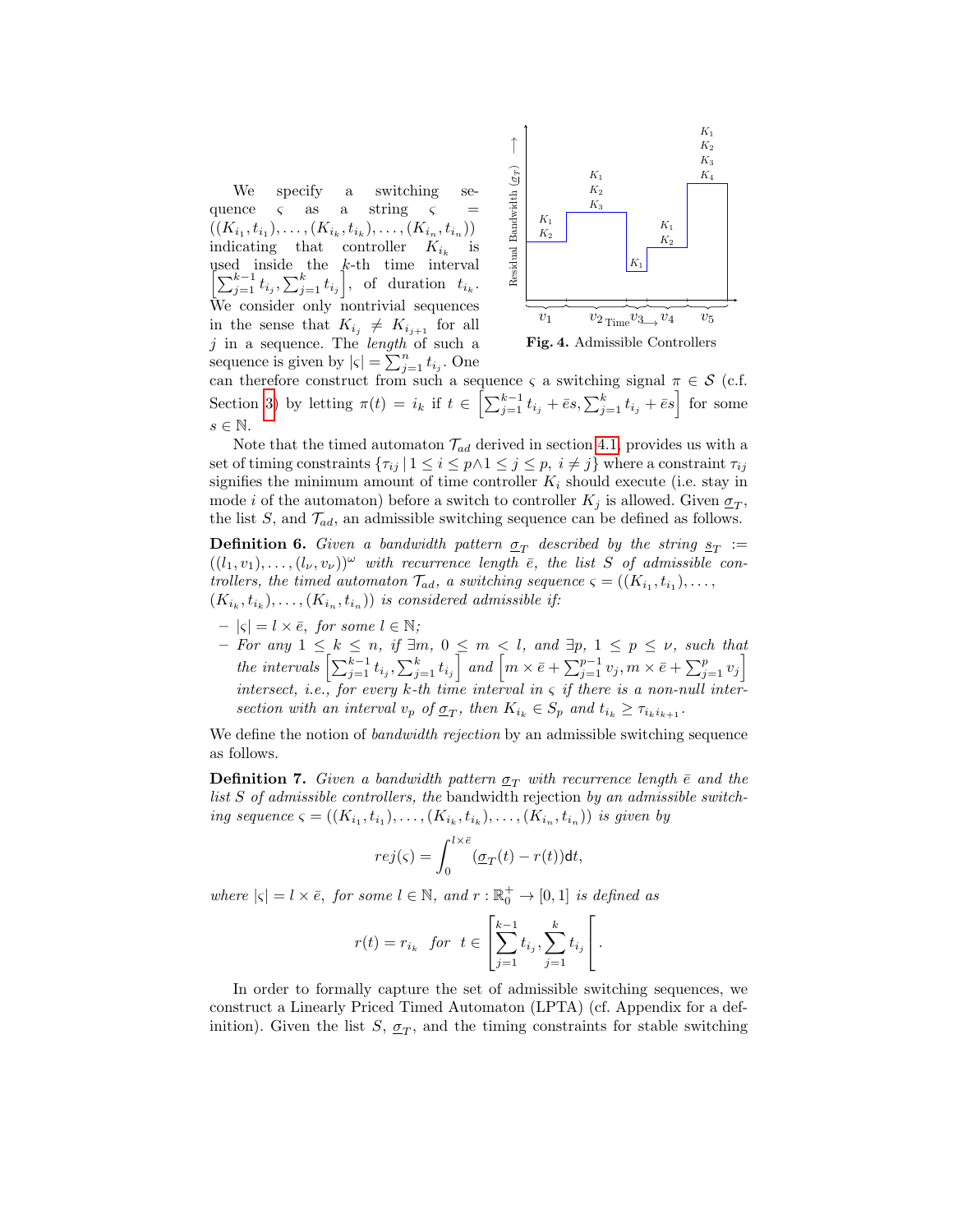as captured by the timed automaton  $\mathcal{T}_{ad}$  derived in section [4.1,](#page-0-0) the LPTA  $\mathcal{T} = (L, L_0, C, E, \mathsf{Inv}, \mathcal{P})$  is defined as follows.

- $-L = \{m_{i,j} | \exists (i,j) \in \{1,\ldots,\nu\} \times \{1,\ldots,p\} \text{ s.t. } K_j \in S_i\}.$  A location  $m_{i,j}$ denotes a possible choice of controller  $K_j$  inside the time interval  $v_i$ .
- $-L_0 = \{m_{1,k} \in L \mid K_k \in S_1\}.$
- $-C = \{c, x, c_q\}$ . Clock c is used to keep track of the total time elapsed using the same controller mode across a sequence of intervals. Clock  $x$  tracks the time spent on all locations inside the same stage while  $c<sub>g</sub>$  serves as a global clock.
- $E$  contains three types of edges:
	- 1. *inter-stage* edges: for  $m_{i,j}, m_{i+1,k} \in L$ ,  $(m_{i,j}, \phi, C', m_{i+1,k}) \in E$  if  $(K_j \in S_i) \wedge (K_k \in S_{i+1}).$
	- 2. intra-stage edges: for  $m_{i,j}, m_{i,k} \in L$ ,  $(m_{i,j}, \phi, C', m_{i,k}) \in E$  if  $(K_j \in$  $S_i) \wedge (K_k \in S_i).$
	- 3. final stage edges: for  $m_{\nu,j}, m_{1,j} \in L$ ,  $(m_{\nu,i}, \phi, C', m_{1,j}) \in E$  if  $K_i \in S_{\nu}$ , where  $v_{\nu}$  is the last interval defining  $\underline{\sigma}_T$ .
- An inter-stage edge  $(m_{i,j}, \phi, C', m_{i+1,k}) \in E$  has a clock reset set  $C' = \{c, x\}$ if  $j \neq k$  and  $C' = \{x\}$  otherwise.
- An inter-stage edge  $(m_{i,j}, \phi, C', m_{i+1,k}) \in E$  has a guard  $\phi = (c ≥ τ<sub>jk</sub>) ∧ (x ≥$  $v_i$ ) if  $j \neq k$  and  $\phi = (x \ge v_i)$  otherwise.
- An intra-stage edge  $(m_{i,j}, \phi, C', m_{i,k})$  ∈ E shall always have  $j \neq k$  by construction. For such a transition,  $\phi = (c \ge \tau_{jk})$  and  $C' = \{c\}.$
- − A final-stage edge  $(m_{\nu,i}, \phi, C', m_{1,j}) \in E$  has a clock reset set  $C' = \{c, x\}$  if  $i \neq j$  and  $C' = \{x\}$  otherwise.
- A final-stage edge  $(m_{\nu,i}, \phi, C', m_{1,j})$  ∈ E has a guard  $\phi = (c ≥ τ_{ij}) ∧ (x ≥ v_i)$ if  $i \neq j$  and  $\phi = (x \geq v_i)$  otherwise.
- Inv $(m_{i,j}) = \{x \leq v_i\}, \forall m_{i,j} \in L$ . These invariants force the automaton to leave  $m_{i,j}$  after spending  $v_i$  time in the mode. This takes care of the bandwidth availability requirement.
- For a location (mode)  $m_{i,j}$ , the cost rate function  $P$  is defined as,  $P(m_{i,j}) =$  $(l_i - r_j)$ ,  $\forall m_{i,j} \in L \setminus \{f\}$ , and  $\mathcal{P}(e) = 0$   $\forall e \in E$ . The cost rate at  $m_{i,j}$  is the difference between the bandwidth offered inside the interval  $v_i$ , and the bandwidth required by controller  $K_j$ , i.e.  $r_j$ . We do not assign any costs to the edge transitions.

Considering the number of stages in the residual bandwidth pattern as  $\nu$ and the maximum of controller options in each stage as  $p$  (= total number of controllers available for the control loop), in the worst case the number of states in the LPTA is  $O(\nu p)$ , the number of inter-stage and intra-stage of edges are both  $O(p^2)$ . Hence, the time complexity for LPTA synthesis is  $O(\nu p + p^2)$ .

Remark 2. By construction, any run of  $\mathcal T$  with length being an integer multiple of  $\bar{e}$  is an admissible switching sequence.

*Example 3.* We exemplify the construction of  $\mathcal T$  in Figure [6](#page-0-0) in the Appenix for the available recurrent bandwidth pattern  $\underline{\sigma}_T$  along with admissible controllers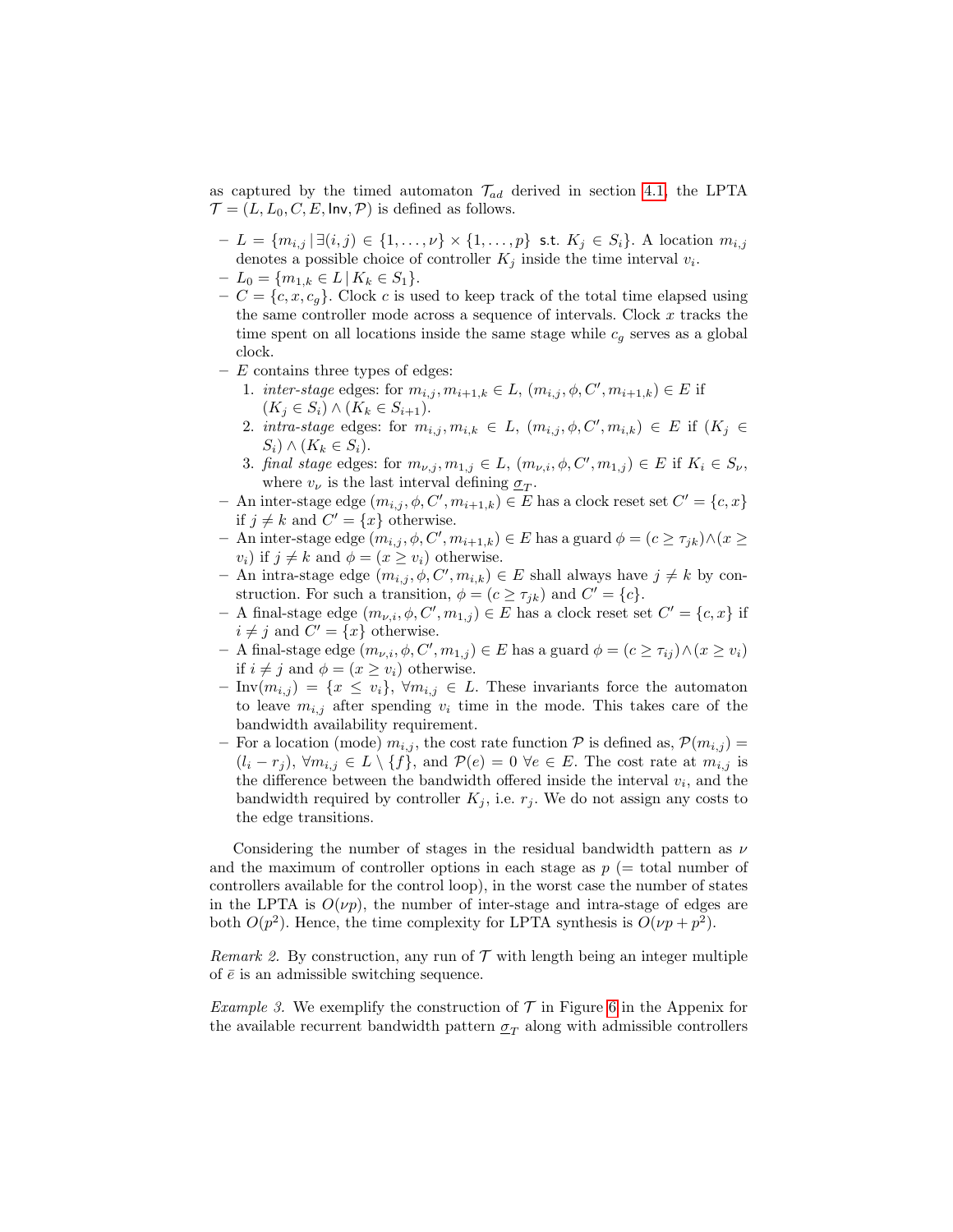as shown in Figure [5.](#page-0-0) The LPTA shown in Figure [6](#page-0-0) is labeled with all the interstage and final-stage edges. For visual clarity we show the intra-stage edges for the interval  $v_1$  only. We have also left out the cost rate labels of the modes.

Based on the notion of on-the-average non-utilized bandwidth, we define a switching sequence as optimal as follows.

**Definition 8.** An admissible switching sequence  $\varsigma^*$  is considered optimal if for every other admissible switching sequence  $\varsigma$ , we have  $\frac{re_j(\varsigma^*)}{|\varsigma^*|} \leq \frac{re_j(\varsigma)}{|\varsigma|}$ .

It may be noted that in general an admissible switching sequence can be of length which is any integer multiple of  $\bar{e}$ . Hence, it makes sense to consider optimality among admissible switching sequences upto a maximum length.

**Definition 9.** An admissible switching sequence  $\varsigma^* = (K_{i_1}^*, t_1^*)(K_{i_2}^*, t_2^*) \cdots$  $(K_{i_k}^*, t_k^*)$  with  $i_1, \ldots, i_k \in \{1, \ldots, p\}$  is considered optimal in N-unfolding of  $\underline{\sigma}_T$  $if |\zeta^*| \leq N \times \bar{e}$  and among all admissible switching sequences with length  $\leq N \times \bar{e}$ , ς ∗ incurs the least (average) bandwidth rejection, i.e. for any other admissible switching sequence  $\varsigma$  with  $|\varsigma| < N \times \bar{e}$ , we have  $\frac{re_j(\varsigma^*)}{|\varsigma^*|} \le \frac{re_j(\varsigma)}{|\varsigma|}$ .

Computing Recurrent Schedules As a scheduling solution, we are interested in switching sequences which follow a recurring pattern just like the bandwidth pattern that recurs every  $\bar{e}$  time units.

**Definition 10.** Given a bandwidth pattern  $\underline{\sigma}_T$  and the TA  $\mathcal{T}_{ad}$ , an admissible switching sequence  $\varsigma^* = (K_{i_1}^*, t_1^*)(K_{i_2}^*, t_2^*) \cdots (K_{i_k}^*, t_k^*)$  with  $i_1, \ldots, i_k \in \{1, \ldots, p\}$ is considered recurrent and optimal in N unfolding of  $\sigma_T$  if  $\zeta^*$  is optimal in N unfolding of  $\underline{\sigma}_T$  and  $t_k^* \geq \tau_{i_k i_1}$ .

The second condition captures the requirement to be satisfied by a finite length pattern to be able to recur, according to the constraints imposed by  $\mathcal{T}_{ad}$ . We denote such a sequence by  $\varsigma_N^*$ .

Observe that the period  $\bar{e}$  of the repeating bandwidth pattern can be very large by itself for a potentially large task set (it is the  $l.c.m$  of all task deadlines). In this work, we restrict our search for recurrent optimal switching sequences to some preset N levels of unfolding of the bandwidth pattern. Let us denote the switching sequence corresponding to the run of  $\mathcal T$  which leads to minimum cost reachability of a state (location/vertex = l, clock valuation = **v**) by  $\varsigma^*(\mathcal{T}, (l, \mathbf{v}))$ . Similarly, for some initial vertex  $l \in L_0$ , let  $\varsigma_r^*(\mathcal{T}, (l, \mathbf{V}))$  denote the recurring switching sequence corresponding to the run which starts at  $l$  (with all clock valuations being '0') and reaches l with some valuation  $\mathbf{v} \in \mathbf{V}$  at minimal cost. In our case, minimal cost implies minimal rejection of available bandwidth. Such minimal cost runs, if exists, can be found by restricting the set of initial vertices of  $\mathcal T$  to  $\{l\}$  and applying minimum cost reachability analysis [\[17,](#page-16-4)[4\]](#page-16-5) for the vertex  $l$  with the valuation set as per the specification of  $V$ .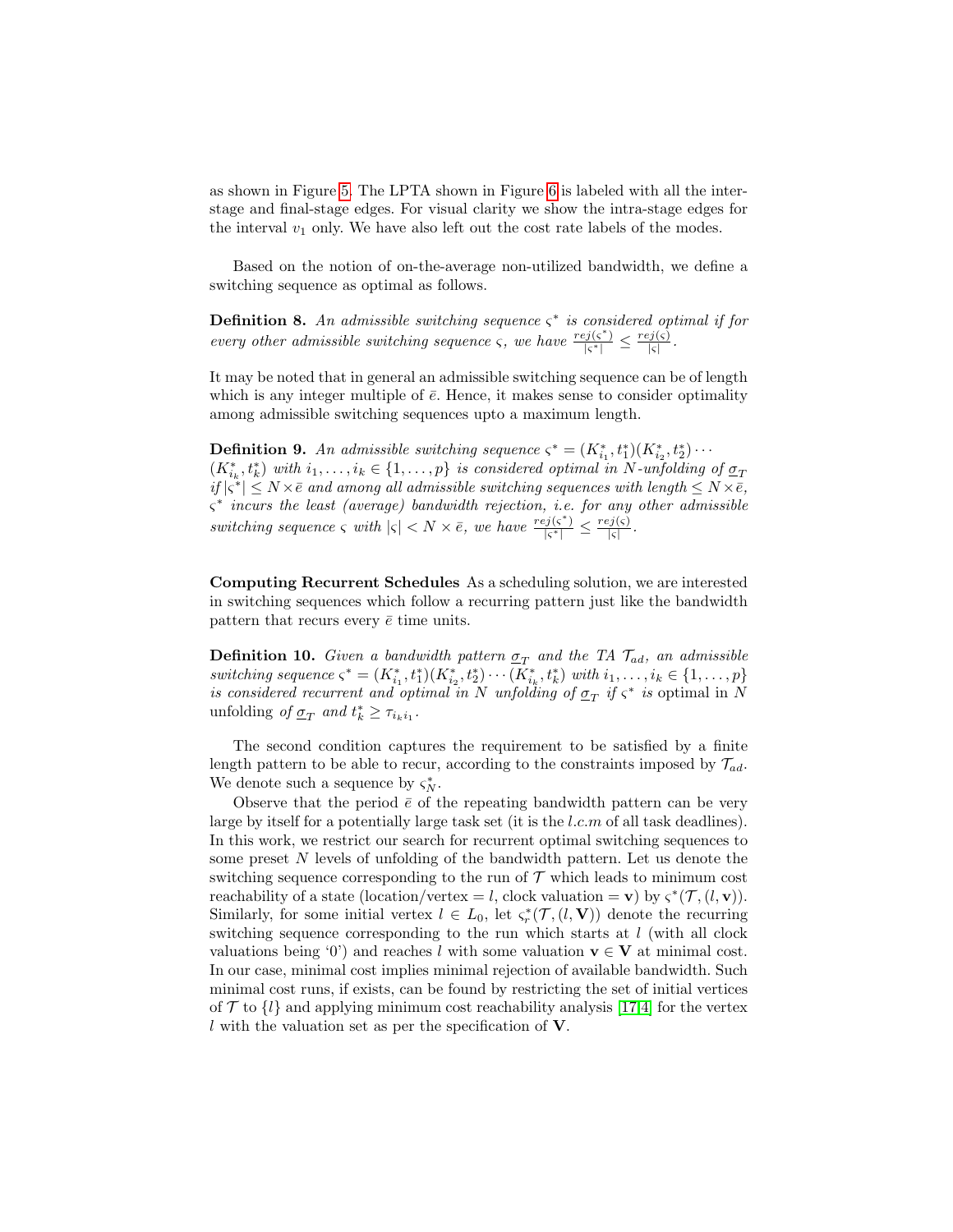Remark 3. For the LPTA  $\mathcal T$  constructed from a bandwidth pattern  $\sigma_T$  of length  $\bar{e}$  and TA  $\mathcal{T}_{ad}$  using methods outlined earlier, if  $\varsigma_N^*$  is the admissible switching sequence recurrent and optimal in N unfolding of  $\underline{\sigma}_T$ , then

$$
\frac{rej(\varsigma_N^*)}{|\varsigma_N^*|} = \min\left\{\frac{rej(\varsigma)}{|\varsigma|} \mid \varsigma = \varsigma_r^*(\mathcal{T}, (l, \{c_g = i \times \bar{e}\})), l \in L_0, 1 \le i \le N\right\}.
$$

The quantity is non-trivial if there exists at least one switching sequence which recurs with period  $\in \{i \times \bar{e} | 1 \leq i \leq N\}$ . For computing  $\varsigma_N^*$ , the set  $\{\varsigma =$  $\varsigma_r^*(\mathcal{T}, (l, \{c_g = i \times \bar{e})) \mid l \in L_0, 1 \leq i \leq N\}$  is enumerated. This essentially means running  $N \times |L_0|$  number of minimum cost reachability analysis over the LPTA where the time taken for each analysis is not uniform and increases with  $c_q$ .

#### Remark 4 (State space reduction).

We have already noted that the period  $\bar{e}$  of  $\underline{\sigma}_T$  can be very large for a large task set. In that case it makes sense to merge consecutive stages in  $\sigma_T$  based on some tolerance value. Thus, for a given  $\underline{\sigma}_T = ((l_1, v_1), \ldots, (l_{\nu}, v_{\nu}))^{\omega}$ , and a bandwidth tolerance  $\epsilon$ , if we have successive stages  $(l_i, v_i)$ ,  $(l_{i+1}, v_{i+1})$  in  $\underline{\sigma}_T$  such that if  $|l_i - l_{i+1}| \leq \epsilon$  then we simply merge them to create a single stage  $(l, v)$ with  $l = \min(l_i, l_{i+1})$  and  $v = v_i + v_{i+1}$  along with the corresponding set of admissible controllers given by  $S' = S_i \cap S_{i+1}$  for the list S. This optimization helps in significant reduction in the size of the LPTA.

#### Remark 5 (Multiple control loops).

The method discussed for scheduling a single control loop can be extended to admit a set of control loops on the existing ECU platform. In that case we derive the TA  $\mathcal{T}_{ad}$  for each control loop (having multiple controller options) using the theory as discussed in section [4.](#page-0-0) We compute the product of such a set of TAs and subsequently apply our method for computing switching sequences.

For a large-scale control system with  $r$  control loops, each having  $p$  controller options, we may land up with  $p^r$  controller options for each stage of the LPTA in the worst-case. In general, the bandwidth restriction of each stage eliminates the inadmissible options. The complexity of minimum cost reachability analysis of LPTA is exponential in the number of clocks  $[4]$  (which is 3r for modeling r control loops). For an LPTA with  $|L_0|$  initial states being checked with N unfolding, the analysis is performed  $|L_0| \times N$  times.

# 5 Simulation Results

We revisit the task set  $T = {\theta_1, \theta_2}$  of our running example. The different parameters for the example are listed in Table ??. Considering the overall available bandwidth  $(H)$  to be 10000 cycles per time unit, the residual bandwidth pattern is computed as  $\sigma_{T_1} = ((l_1, v_1), \cdots)^{\omega}$  $((1, 10), (0.8, 5), (0.4, 5), (0.6, 10), (0.8, 10), (1, 5), (0.6, 5), (0.4, 10))$ <sup>ω</sup> with one time unit being 0.1 seconds. Similarly, we can compute for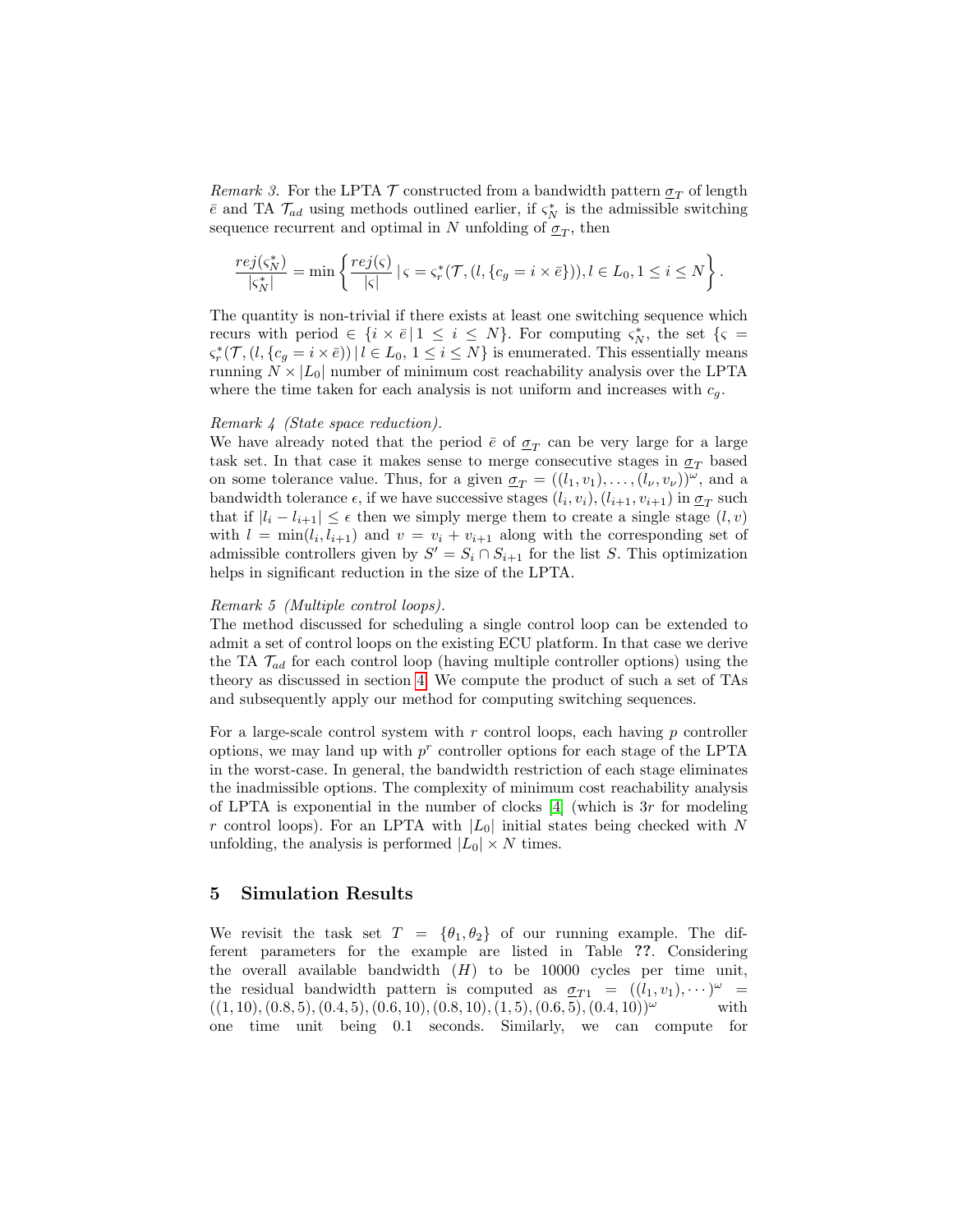another arbitrary task set, a residual bandwidth pattern,  $\sigma_{T2}$  $((1, 5), (0.8, 5), (0.5, 10), (0.4, 5), (0.6, 5), (0.8, 10), (1, 5), (0.6, 5), (0.4, 10), (0.45, 5),$  $(0.6, 25), (0.4, 5), (1, 5))^{\omega}$ .

We are interested in using the existing ECU to schedule a control loop for which multiple controller options with different possible sampling rates are available. We have applied the proposed approach to a number of linear control systems and the results are reported in this

| $Task(\theta_i)$         |        | Hっ                  |
|--------------------------|--------|---------------------|
| $\text{Deadline}(e_i)$   |        | $e_1 = 30 e_2 = 20$ |
| $a_i = \alpha^u(e_i)$    |        | 10                  |
| WCET (CPU cycles)        | 30000  | 2000                |
| $\%$ Bandwidth Allocated | $40\%$ | 20%                 |

Table 1. A sample set of tasks

section as well as in the Appendix. The dynamic of each system  $\Sigma$  is given by  $\dot{\xi} = A\xi + B\upsilon$ , for some matrices A and B of appropriate dimensions.

For each system, we construct p stabilizing controllers  $\{K_1, \ldots, K_p\}$  using classical results in linear control theory. For any  $i \in \{1, \ldots, p\}$ , we find Lyapunov functions  $V_i(x) := x^T M_i x$ , for any  $x \in \mathbb{R}^n$  and some positive definite matrix  $M_i \in \mathbb{R}^{n \times n}$ , for the closed loop of  $\Sigma$  equipped with the controller  $K_i$ satisfying the LMI in (??) with  $\kappa = i$ . Furthermore, the computed Lyapunov functions  $V_i$  satisfy the inequality [\(4.1\)](#page-0-0) with  $\hat{\kappa}_i = i/2$  and the associated sampling periods  $\{h_1, \ldots, h_p\}$ . The controller update rates are then obtained as  $f_i = (1/h_i)$ . Using Theorem [4.4,](#page-0-0) we can compute  $\tau_{ij}$  by choosing  $\rho = 0.5$ .

We consider the WCET of controller  $K_i$  to be  $\omega_i^c$  (in CPU cycles) and so one can compute the bandwidth requirements for the controllers, i.e.  $\{r_1, \ldots, r_p\}$ , as  $r_i =$  $\omega_i^c f_i$  $\frac{iJ_i}{H}$ . Given the  $\underline{\sigma}_T$  for the current platform load, we can then compute the list S of admissible controllers. Using our modeling



Fig. 5. Closed-loop system trajectory for Batch Reactor Process.

method from section [4.3,](#page-0-0) we create the LPTA specification for this scenario in UPPAAL CORA [\[13\]](#page-16-13) to obtain the minimum cost schedule. For each example we have run the simulations for 5 unfolding to find an optimal admissible switching sequence.

For example, Figure ?? shows a simulation of a closed loop batch reactor process with  $p = 3$  and step disturbances (of 0.1s width) at seconds 0, 2, and 4. It illustrates how the schedule obtained for  $\sigma_{T1}$  from Table ?? indeed retains the stability of the closed-loop under the considered disturbances.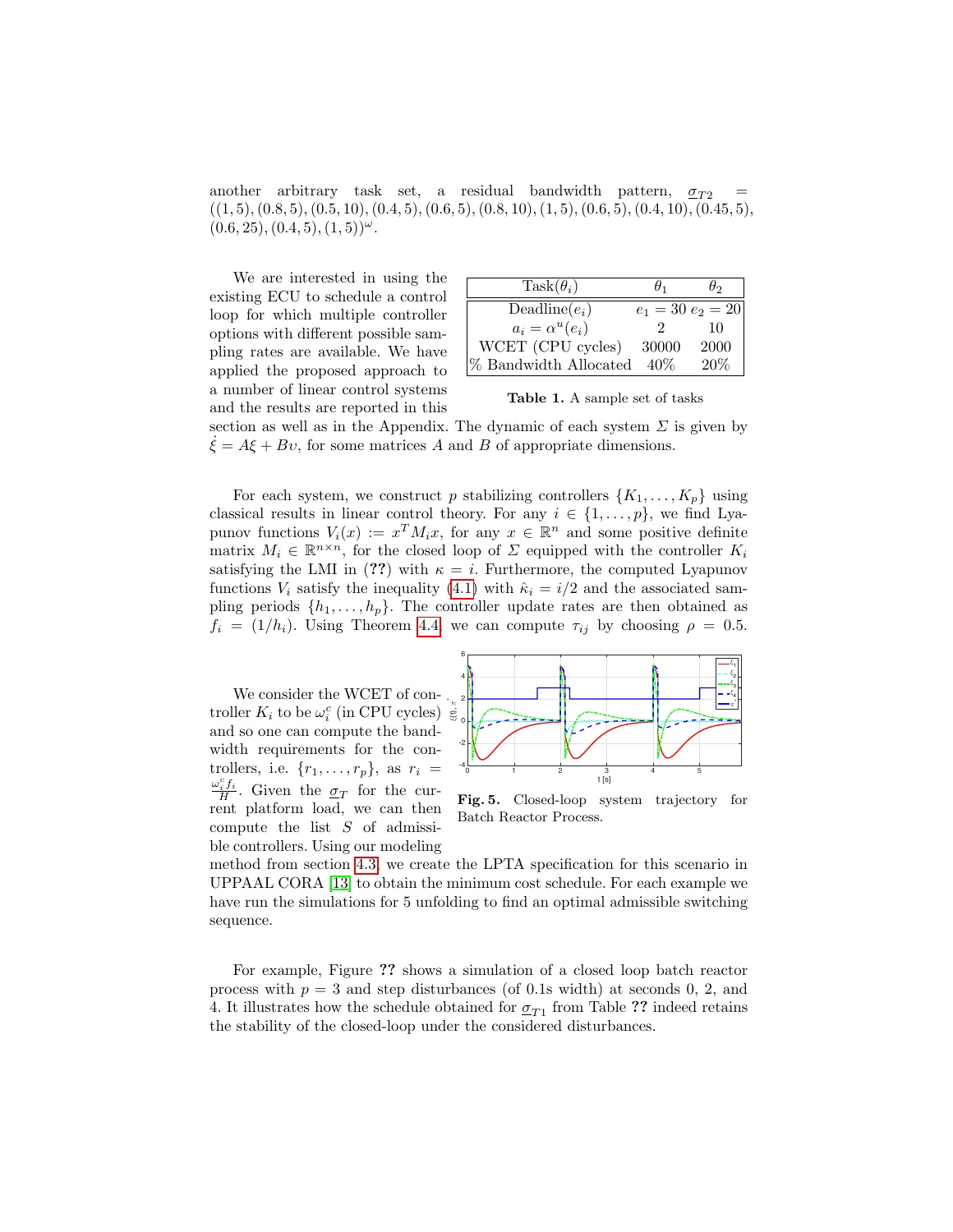#### 5.1 Batch Reactor Process

The matrices  $A$  and  $B$  are given in [\[10\]](#page-16-14) as,

$$
A = \begin{bmatrix} 1.50 & 0 & 70 & -5 \\ -0.50 & 4 & 0 & 0.50 \\ 1 & 4 & -6 & 6 \\ 0 & 4 & 1 & -2 \end{bmatrix}, B = \begin{bmatrix} 0 & 0 \\ 5 & 0 \\ 1 & -3 \\ 1 & 0 \end{bmatrix}.
$$

We consider a maximum of  $p = 14$  controllers. Due to lack of space, we do not provide matrices  $\boldsymbol{K}_i$  and  $M_i$ . For  $i \in \{1, \ldots, p\},\$  the sampling periods are  $h_i = 10^{-3} \times$  $\{2.09, 2.33, 2.60, 2.71, 2.91, 3.25, 3.61, 4.17, 4.56, 4.95, 5.38, 5.49, 5.80, 6.04\}.$ The values of  $\tau_{ij}$  are not mentioned in order to save space.

Consider the controllers WCETs  $\omega_i^c$  $\begin{array}{lll} c_i & = & \{23\}. & \text{The} & \text{band} \end{array}$ width requirements for the controllers are computed as  $r_i =$ {0.96, 0.86, 0.77, 0.74, 0.69, 0.62, 0.59, 0.51, 0.49, 0.45, 0.41, 0.41, 0.40, 0.39}. The simulation results are summarized in Table ??.

| p | Controllers                                                      | Switching Sequence                                                                                                                                                                | $\rm Cost$ |  |  |  |  |  |
|---|------------------------------------------------------------------|-----------------------------------------------------------------------------------------------------------------------------------------------------------------------------------|------------|--|--|--|--|--|
|   | For $\sigma_{T1}$                                                |                                                                                                                                                                                   |            |  |  |  |  |  |
| 3 |                                                                  | $K_4, K_{12}, K_{14}$ $[(K_{12}, 15), (K_{14}, 7), (K_{12}, 28), (K_{14}, 10)]^{\omega}$                                                                                          | 14.74      |  |  |  |  |  |
| 6 | $K_4$                                                            | $\begin{bmatrix} K_{10},\ldots,K_{14} \end{bmatrix} [(K_{12},15),(K_{11},5),(K_{12},30),(K_{11},10)]^{\omega}$                                                                    | 12.75      |  |  |  |  |  |
| 9 | $ K_4 $<br>$K_7, \ldots, K_{14}$                                 | $[(K_{12}, 15), (K_8, 7), (K_{12}, 28), (K_8, 10)]^{\omega}$                                                                                                                      | 6.83       |  |  |  |  |  |
|   |                                                                  | $12   K_3, \ldots, K_{14}   [(K_4, 15), (K_5, 7), (K_{11}, 8), (K_4, 15), (K_{11}, 5), (K_5, 10)]^{\omega}$                                                                       | 1.43       |  |  |  |  |  |
|   | $14 K_1,\ldots,K_{14} $                                          | $[(K_4, 10), (K_{14}, 5), (K_2, 7), (K_9, 8), (K_{14}, 10), (K_4, 5), (K_9, 5),$<br>$(K_2, 10)$ <sup>[<math>\omega</math></sup>                                                   | 1.58       |  |  |  |  |  |
|   | For $\sigma_{T2}$                                                |                                                                                                                                                                                   |            |  |  |  |  |  |
| 3 | $K_4, K_{12}, K_{14}$                                            | $  (K_{12}, 20), (K_{14}, 7), (K_{12}, 23), (K_{14}, 10), (K_{12}, 30), (K_{14}, 7),$<br>$(K_{12}, 3)^{ \omega }$                                                                 | 16.98      |  |  |  |  |  |
| 9 | $ K_4,$                                                          | $  (K_{12}, 10), (K_{13}, 8), (K_8, 7), (K_{12}, 25), (K_8, 10), (K_{11}, 5),$<br>$K_7,\ldots,K_{14}$ $\vert (K_{12},25),(K_8,7),(K_{12},3)\vert^{\omega}$                        | 8.31       |  |  |  |  |  |
|   | $12 K_3,\ldots,K_{14}$                                           | $[(K_4, 10), (K_9, 8), (K_5, 7), (K_{11}, 5), (K_4, 15), (K_{11}, 5),$<br>$(K_5, 10), (K_8, 5), (K_{11}, 22), (K_5, 8), (K_{14}, 2), (K_4, 3)$ <sup>[2]</sup>                     | $3.26\,$   |  |  |  |  |  |
|   | $13 K_2,\ldots,K_{14}$                                           | $[(K_4, 5), (K_{12}, 5), (K_8, 8), (K_3, 7), (K_{10}, 5), (K_{12}, 10), (K_4, 5),$<br>$(K_{10}, 5), (K_3, 10), (K_7, 5), (K_{10}, 22), (K_3, 8), (K_{13}, 2), (K_4, 3)]^{\omega}$ | 4.09       |  |  |  |  |  |
|   | $14 K_1,\ldots,K_{14} $                                          | $[(K_4,5), (K_{14},5), (K_7,8), (K_2,7), (K_9,5), (K_{14},10), (K_4,5),$<br>$(K_9,5), (K_2,10), (K_6,5), (K_9,20), (K_2,10), (K_4,5) \approx$                                     | 2.63       |  |  |  |  |  |
|   | <b>Table 2.</b> Results for batch reactor process with $N = 1$ . |                                                                                                                                                                                   |            |  |  |  |  |  |

References

<span id="page-15-0"></span>1. R. Alur and D. L. Dill. Automata, Languages and Programming, volume 443 of LNCS, chapter Automata for modeling real-time systems, pages 322–335. Springer, Berlin, April 1990.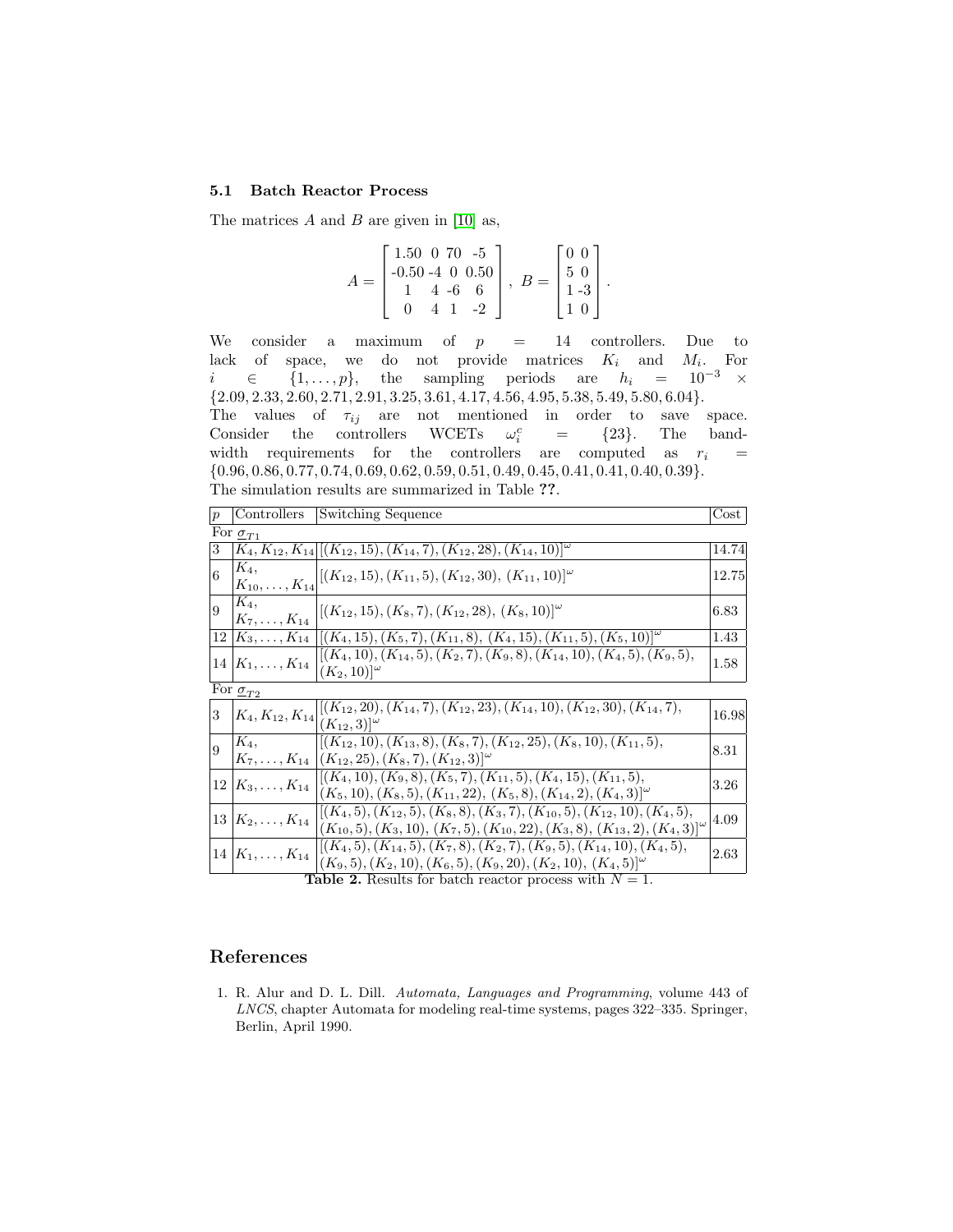- <span id="page-16-9"></span>2. D. Angeli and E. D. Sontag. Forward completeness, unboundedness observability, and their lyapunov characterizations. Systems and Control Letters, 38:209–217, 1999.
- <span id="page-16-0"></span>3. A. Anta and P. Tabuada. To sample or not to sample: self-triggered control for nonlinear systems. IEEE Transaction on Automatic Control, 55(9):2030–2042, 2010.
- <span id="page-16-5"></span>4. G. Behrmann, A. Fehnker, T. Hune, K. G. Larsen, P. Pettersson, J. Romijn, and F. W. Vaandrager. Minimum-cost reachability for priced timed automata. In M. Di Benedetto and A. Sangiovanni-Vincentelli, editors, Hybrid Systems: Computation and Control, volume 2034 of Lecture Notes in Computer Science, pages 147–161. Springer Berlin Heidelberg, April 2001.
- <span id="page-16-15"></span>5. J. L. Boudec and P. Thiran. Network Calculus: A Theory of Deterministic Queuing Systems for the Internet, volume 2050 of Lecture Notes in Computer Science. Springer, 2001.
- <span id="page-16-1"></span>6. M. S. Branicky. Multiple lyapunov functions and other analysis tools for switched and hybrid systems. IEEE Transactions on Automatic Control, 43(4):475–482, 1998.
- <span id="page-16-12"></span>7. S. Chakraborty, S. Künzli, and L. Thiele. A general framework for analysing system properties in platform-based embedded system designs. In DATE, volume 3, page 10190, 2003.
- <span id="page-16-8"></span>8. A. D'Innocenzo, G. Weiss, R. Alur, A. J. Isaksson, K. H. Johansson, and G. J. Pappas. Scalable scheduling algorithms for wireless networked control systems. In IEEE International Conference on Automation Science and Engineering, CASE, pages 409–414. IEEE, 2009.
- <span id="page-16-6"></span>9. D. Goswami, A. Masrur, R. Schneider, C. J. Xue, and S. Chakraborty. Multirate controller design for resource-and schedule-constrained automotive ecus. In Proceedings of the Conference on Design, Automation and Test in Europe, pages 1123–1126. EDA Consortium, 2013.
- <span id="page-16-14"></span>10. M. Green and D. J. N. Limebeer. Linear robust control. Prentice Hall, August 1994.
- <span id="page-16-2"></span>11. J. P. Hespanha et al. Stability of switched systems with average dwell-time. In Proceedings of the 38th IEEE Conference on Decision and Control, volume 3, pages 2655–2660. IEEE, 1999.
- <span id="page-16-10"></span>12. H. K. Khalil. Nonlinear systems. Prentice-Hall, Inc., New Jersey, 2nd edition, 1996.
- <span id="page-16-13"></span>13. K. G. Larsen. Priced timed automata: Theory and tools. In IARCS Annual Conference on Foundations of Software Technology and Theoretical Computer Science, FSTTCS, pages 417–425, 2009.
- <span id="page-16-3"></span>14. D. Nešic, A. Teel, and D. Carnevale. Explicit computation of the sampling period in emulation of controllers for nonlinear sampled-data systems. IEEE Transactions on Automatic Control, 54(3):619–624, 2009.
- <span id="page-16-11"></span>15. D. Nešić, A. R. Teel, and P. Kokotović. Sufficient conditions for stabilization of sampled-data nonlinear systems via discrete-time approximations. Systems  $\mathcal{C}$ Control Letters, 38(4):259–270, 1999.
- <span id="page-16-7"></span>16. R. Raha, A. Hazra, A. Mondal, S. Dey, P. P. Chakrabarti, and P. Dasgupta. Synthesis of sampling modes for adaptive control. In IEEE International Conference on Control System, Computing and Engineering (ICCSCE), pages 294–299. IEEE, 2014.
- <span id="page-16-4"></span>17. J. I. Rasmussen, K. G. Larsen, and K. Subramani. Resource-optimal scheduling using priced timed automata. In Tools and Algorithms for the Construction and Analysis of Systems, pages 220–235. Springer, 2004.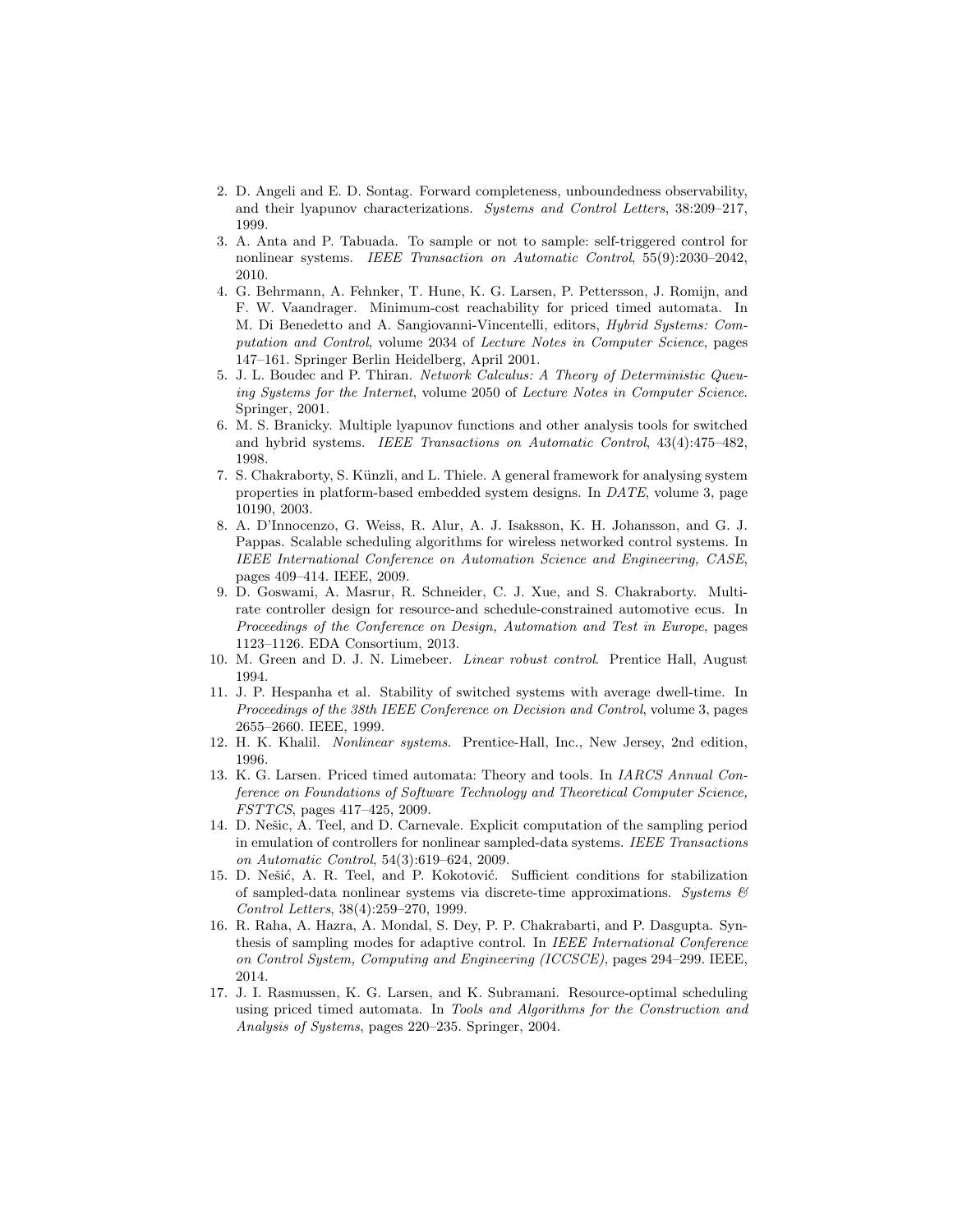- <span id="page-17-2"></span>18. A. Sharifi-Kolarijani, D. Adzkiya, and M. Mazo Jr. Symbolic abstractions for the scheduling of event-triggered control systems. (to Appear) In Proceedings of 54st IEEE Conference on Decision and Control, Osaka, Japan, December 2015.
- <span id="page-17-4"></span>19. E. D. Sontag. Mathematical control theory, volume 6. Springer-Verlag, New York, 2nd edition, 1998.
- <span id="page-17-5"></span>20. E. D. Sontag. Input to state stability: Basic concepts and results. In P. Nistri and G. Stefani, editors, Nonlinear and Optimal Control Theory, volume 1932 of Lecture Notes in Mathematics, pages 163–220. Springer Berlin Heidelberg, 2008.
- <span id="page-17-1"></span>21. P. Tabuada. Event-triggered real-time scheduling of stabilizing control tasks. IEEE Transactions on Automatic Control, 52(9):1680–1685, September 2007.
- <span id="page-17-6"></span>22. L. Thiele, S. Chakraborty, and M. Naedele. Real-time calculus for scheduling hard real-time systems. IEEE International Symposium on Circuits and Systems. Emerging Technologies for the 21st Century., 4:101–104, 2000.
- <span id="page-17-3"></span>23. G. Weiss and R. Alur. Automata based interfaces for control and scheduling. In Hybrid Systems: Computation and Control, pages 601–613. Springer, 2007.
- <span id="page-17-0"></span>24. S. A. M. Wiesbaden. Autosar — the worldwide automotive standard for  $E/E$ systems. ATZextra worldwide, 18(9):5–12, 2013.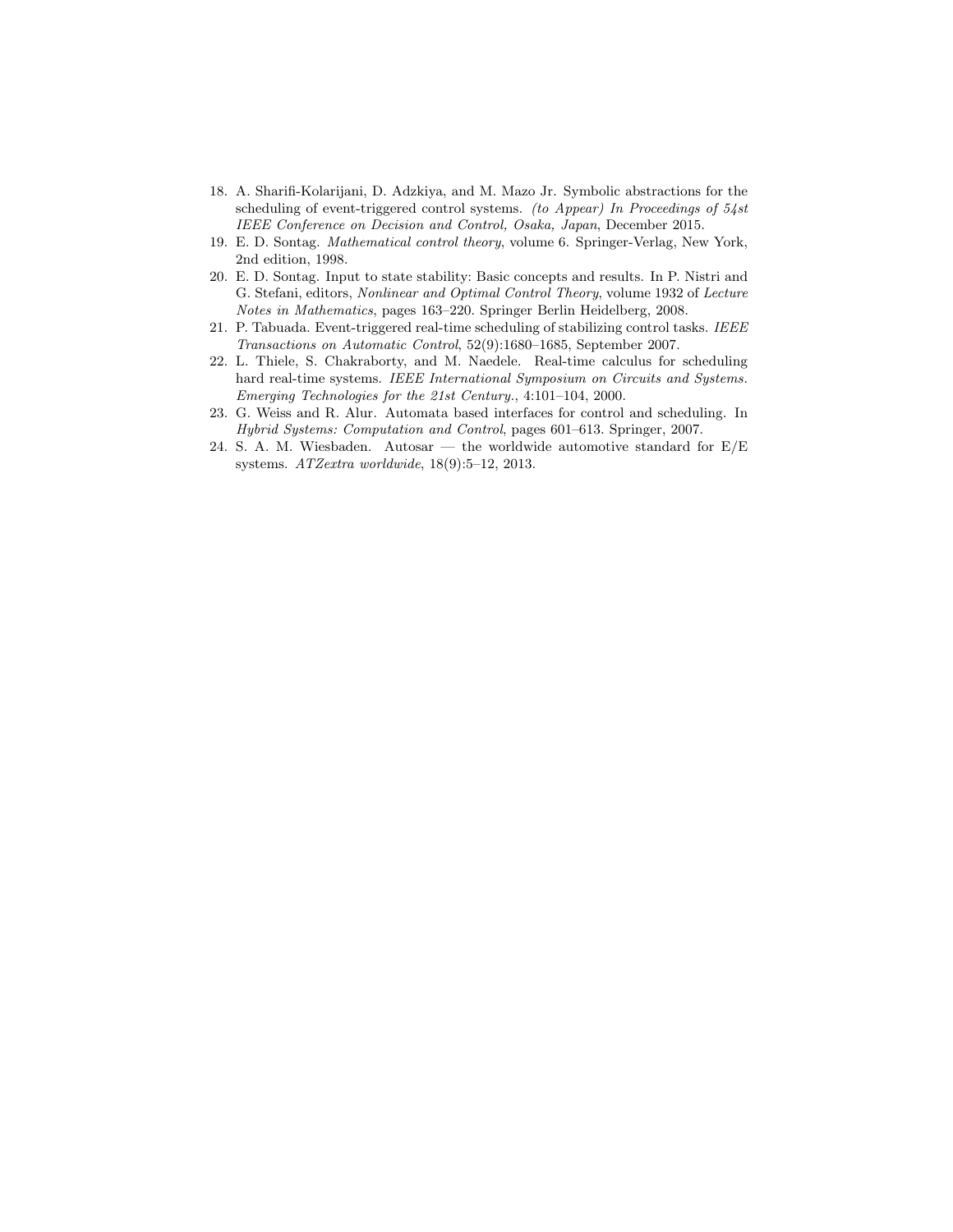# 6 Appendix

#### 6.1 ISS stability for linear control systems

Note that in the linear case any stabilizing gain  $K$  renders the closed-loop system [\(2.3\)](#page-0-0) ISS with respect to measurement errors  $\varepsilon$  and one obtains the following specific ISS Lyapunov function characterization.

**Theorem 5.** The closed-loop system  $\dot{\xi} = A\xi + BK(\xi + \varepsilon)$  is ISS with respect to measurement errors  $\varepsilon$  if and only if  $V(x) = x^T P x$  is an ISS Lyapunov function with  $P \in \mathbb{R}^{n \times n}$  being a positive definite matrix satisfying the following linear matrix inequality (LMI)

$$
(A + BK)^{T}P + P(A + BK) \preceq -\kappa P, \tag{6.1}
$$

for some constant  $\kappa \in \mathbb{R}^+$ .



Fig. 6. Variable-rate control system  $\hat{\Sigma}$ .

## 6.2 (Priced) timed automata

We use the notion of *Timed Automaton*, introduced in [\[1\]](#page-15-0), to describe real-time systems. A timed automaton (TA) is a directed graph equipped with real-valued variables (called clocks) modeling the logical clocks. We use C to denote a set of finitely many clocks. A clock constraint is defined by finitely many conjunctions of conditions of the form  $x \sim a$  or  $x - y \sim a$  with  $x, y \in C, \sim \in \{\leq, \leq, =, >, \geq\},\$ and  $a \in \mathbb{Q}_0^+$ . We use  $\mathcal{B}(C)$  to denote the set of all clock constraints.

**Definition 11.** A timed automaton  $\mathcal{T}$  is a tuple  $\mathcal{T} = (L, L_0, C, E, \text{Inv})$  where

 $- L$  is a finite set of modes (or vertices);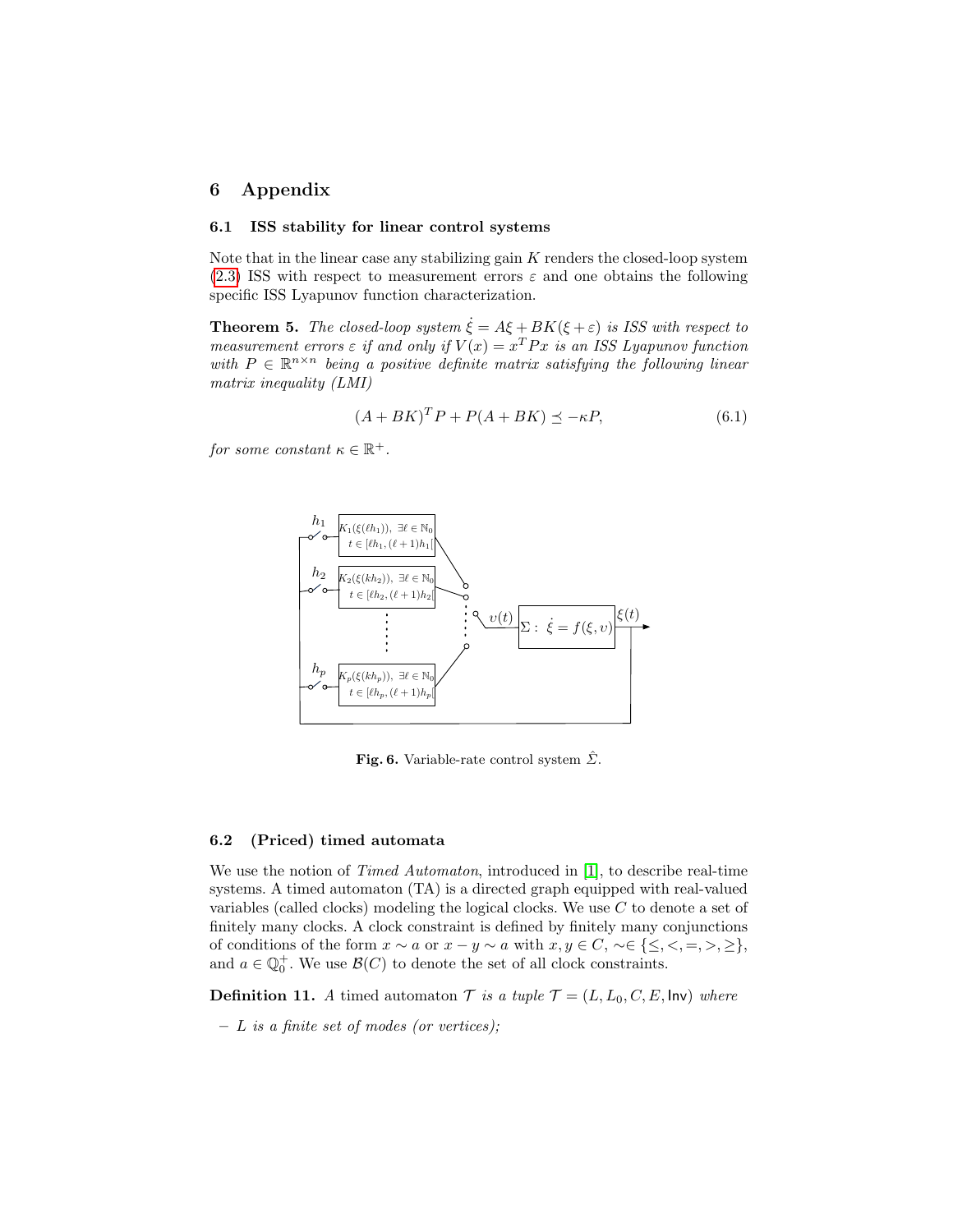- $L_0 \subseteq L$  is a set of initial modes;
- $-$  C is a set of finitely many real-valued clocks;
- $E \subseteq L \times \mathcal{B}(C) \times 2^C \times L$  is the set of edges;
- $\mathsf{Inv}: L \to \mathcal{B}(C).$

The semantics of a TA are defined as a transition system [?] where a state consists of the current location and the current value of the clocks. Two types of transitions between states are possible: the automaton may delay for some time (a delayed transition), or take an enabled edge (a discrete transition). Edges are labeled with a guard  $(\in \mathcal{B}(C))$ , described as a clock constraint, and a reset  $(\in 2^C)$ . An edge transition can be taken when the value of the clocks satisfies the guard associated with the edge. Once an edge transition is taken a subset of all the clocks may be reset to zero. The model of timed automaton can be extended with a notion of price assigned to both locations and edges. Such extended automata are known as Linearly Priced Timed Automaton (LPTA) [\[4\]](#page-16-5) as defined below.

**Definition 12.** A linearly priced timed automaton  $\mathcal{T}$  is a tuple  $\mathcal{T}$  $(L, L_0, C, E, \text{Inv}, \mathcal{P})$  where all the symbols carry their usual meanings as in TA and  $\mathcal{P}: (L \cup E) \to \mathbb{R}_0^+$  is a function which assigns price to modes and edges.

The semantics of LPTA is the same as a normal TA apart from the calculation of cost associated with each run possible in the underlying transition system. The price of a mode gives the cost rate of staying in that mode and the price of an edge transition gives the cost of executing that edge transition. Let us consider a run  $\alpha$  in an LPTA with i) the sequence of nodes traversed being  $l_0, \ldots, l_n$ each having prices  $p_0, \ldots, p_n$ , ii) the sequence of edge transitions executed being  $e_1, \ldots, e_n$  with prices  $q_1, \ldots, q_n$  and iii) the amount of time spent in each node being  $t_0, \ldots, t_n$ . For such a run, we have  $\text{cost}(\alpha) = \sum_{i=0}^n p_i \times t_i + \sum_{i=1}^n q_i$ .

#### 6.3 Real time calculus

Real Time Calculus (RTC), while rooted in Network Calculus [\[5\]](#page-16-15), introduces several significant differences like modeling of remaining service. The RTC formalism was developed to capture the upper and lower limits of events and resource usage in order to model and analyze the performance of real-time embedded systems [\[7,](#page-16-12)[22\]](#page-17-6). In the RTC formalism, the arrivals of input events of a system are specified using a (min,max) formalism. For example, the arrival pattern of a real-time task can be characterized as  $(t, a, b)$  implying that inside every time window of length  $t$ , the number of arrivals for such task instances is a minimum of a and a maximum of b.

Arrival patterns for real-time tasks are represented by a set of arrival curves,  $\alpha^{l}$  and  $\alpha^{u}$ , defined formally in Definition [2.9.](#page-0-0) The lower arrival curve  $\alpha^{l}(t)$  and upper arrival curve  $\alpha^u(t)$  represents the minimum and maximum number of events arriving within any time interval of length t. Similar to the arrival curves, we define service curves,  $\beta^{l}(t)$  and  $\beta^{u}(t)$ , defined formally in Definition [2.10,](#page-0-0) to denote the resource capability of the processing unit over any time interval  $t$ .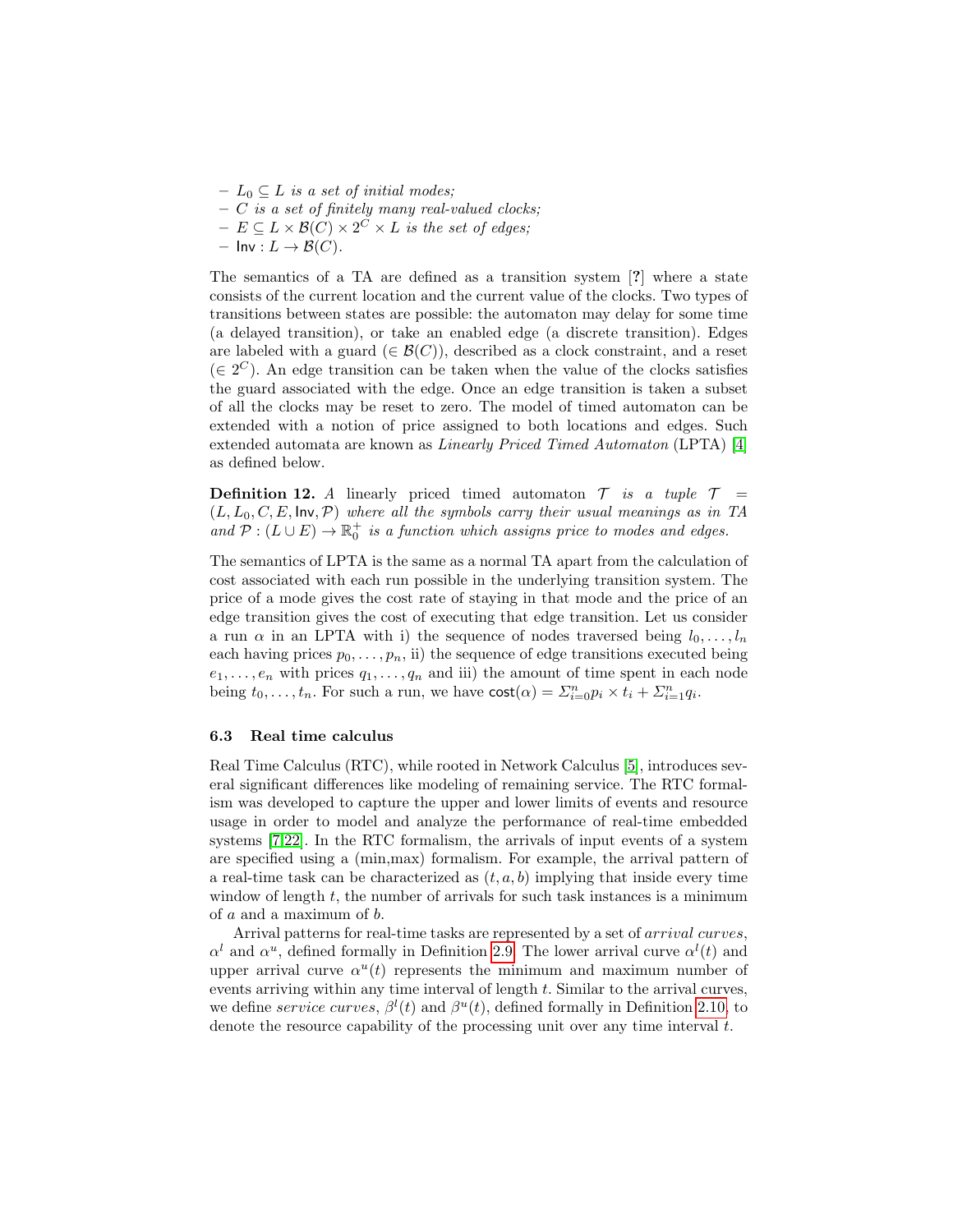**Definition 13.** For a task  $\theta_i$ , let R[s, t[ denote the total number of task instances arriving inside the time interval [s, t[. The arrival curve pair  $(\alpha^l, \alpha^u)$  for the task are functions from  $\mathbb{R}^+$  to  $\mathbb N$  such that  $\alpha^l(t-s) \leq R[s, t[ \leq \alpha^u(t-s)]$  for any  $s < t$ , where  $\alpha^u(0) = \alpha^l(0) = 0$ .

**Definition 14.** For a resource  $p_i$ , let  $C[s, t]$  denote the total number of free computation slots inside the time interval [s, t[. The service curve pair  $(\beta^l, \beta^u)$ for the resource are functions from  $\mathbb{R}^+_0$  to  $\mathbb N$  such that  $\beta^l(t-s) \leq C[s,t[\leq \beta^u(t-s)]$ for any  $s < t$ , where  $\beta^u(0) = \beta^l(0) = 0$ .

#### 6.4 Proof of Theorem [4.4](#page-0-0)

Proof. We show the result for the case of infinite number of switches. A proof for the case of finite switches can be written in a similar way. Let  $a \in \mathbb{R}^n$  be any initial condition,  $t_0 = 0$ , and let  $p_i \in \{1, ..., p\}$  denote the value of the switching signal on the interval  $[t_i, t_{i+1}[,$  for  $i \in \mathbb{N}_0$ . For all  $i \in \mathbb{N}_0$  and  $t \in [t_i, t_{i+1}[$  and using inequality [\(4.1\)](#page-0-0), one gets

$$
\dot{V}_{p_i}\left(\xi_{av}(t)\right) \leq -\hat{\kappa}_{p_i}V_{p_i}\left(\xi_{av}(t)\right).
$$

For all  $i \in \mathbb{N}_0$ ,  $t \in [t_i, t_{i+1}]$ , and by continuity of  $V_{p_i}$ , we have

$$
V_{p_i}(\xi_{av}(t)) \le V_{p_i}(\xi_{av}(t_i)) e^{-\hat{\kappa}_{p_i}(t-t_i)}.
$$
\n(6.2)

Particularly, for  $t = t_{i+1}$   $\forall i \in \mathbb{N}_0$  and using Assumption [4.3,](#page-0-0) one gets

$$
V_{p_{i+1}}(\xi_{av}(t_{i+1})) \leq \mu_{p_{i+1}p_i} e^{-\hat{\kappa}_{p_i}(t_{i+1}-t_i)} V_{p_i}(\xi_{av}(t_i)).
$$

Then, by induction, we have that for all  $i \in \mathbb{N}_0$ 

$$
V_{p_i}(\xi_{av}(t_i)) \le \mu_{p_i p_{i-1}} e^{-\hat{\kappa}_{p_{i-1}}(t_i - t_{i-1})} \times
$$
  
\n
$$
\mu_{p_{i-1} p_{i-2}} e^{-\hat{\kappa}_{p_{i-2}}(t_{i-1} - t_{i-2})} \dots \mu_{p_1 p_0} e^{-\hat{\kappa}_{p_0}(t_1 - t_0)} V_{p_0}(a).
$$
\n(6.3)

Combining [\(4.3\)](#page-0-0) and [\(4.4\)](#page-0-0), for all  $i \in \mathbb{N}_0$  and  $t \in [t_i, t_{i+1}]$ , one obtains

$$
V_{p_i}(\xi_{av}(t)) \le e^{-\hat{\kappa}_{p_i}(t-t_i)} \mu_{p_i p_{i-1}} e^{-\hat{\kappa}_{p_{i-1}}(t_i - t_{i-1})} \times
$$
  

$$
\mu_{p_{i-1}p_{i-2}} e^{-\hat{\kappa}_{p_{i-2}}(t_{i-1} - t_{i-2})} \dots \mu_{p_1 p_0} e^{-\hat{\kappa}_{p_0}(t_1 - t_0)} V_{p_0}(a).
$$

Since we consider only switching signals in S, i.e. such that  $\exists \tau_{p_i p_{i+1}} \in \mathbb{Q}_0^+$ :  $\tau_{p_i p_{i+1}} \leq t_{i+1} - t_i$  for any  $i \in \mathbb{N}_0$ , one can further bound as:

$$
V_{p_i}(\xi_{av}(t)) \le e^{-\hat{\kappa}_{p_i}(t-t_i)} \mu_{p_i p_{i-1}} e^{-\hat{\kappa}_{p_{i-1}} \tau_{p_{i-1} p_i}} \times
$$
  
\n
$$
\mu_{p_{i-1} p_{i-2}} e^{-\hat{\kappa}_{p_{i-2}} \tau_{p_{i-2} p_{i-1}}} \dots \mu_{p_1 p_0} e^{-\hat{\kappa}_{p_0} \tau_{p_0 p_1}} V_{p_0}(a)
$$
  
\n
$$
\le \mu_{p_i p_{i-1}} e^{-\hat{\kappa}_{p_{i-1}} \tau_{p_{i-1} p_i}} \times
$$
  
\n
$$
\mu_{p_{i-1} p_{i-2}} e^{-\hat{\kappa}_{p_{i-2}} \tau_{p_{i-2} p_{i-1}}} \dots \mu_{p_1 p_0} e^{-\hat{\kappa}_{p_0} \tau_{p_0 p_1}} V_{p_0}(a).
$$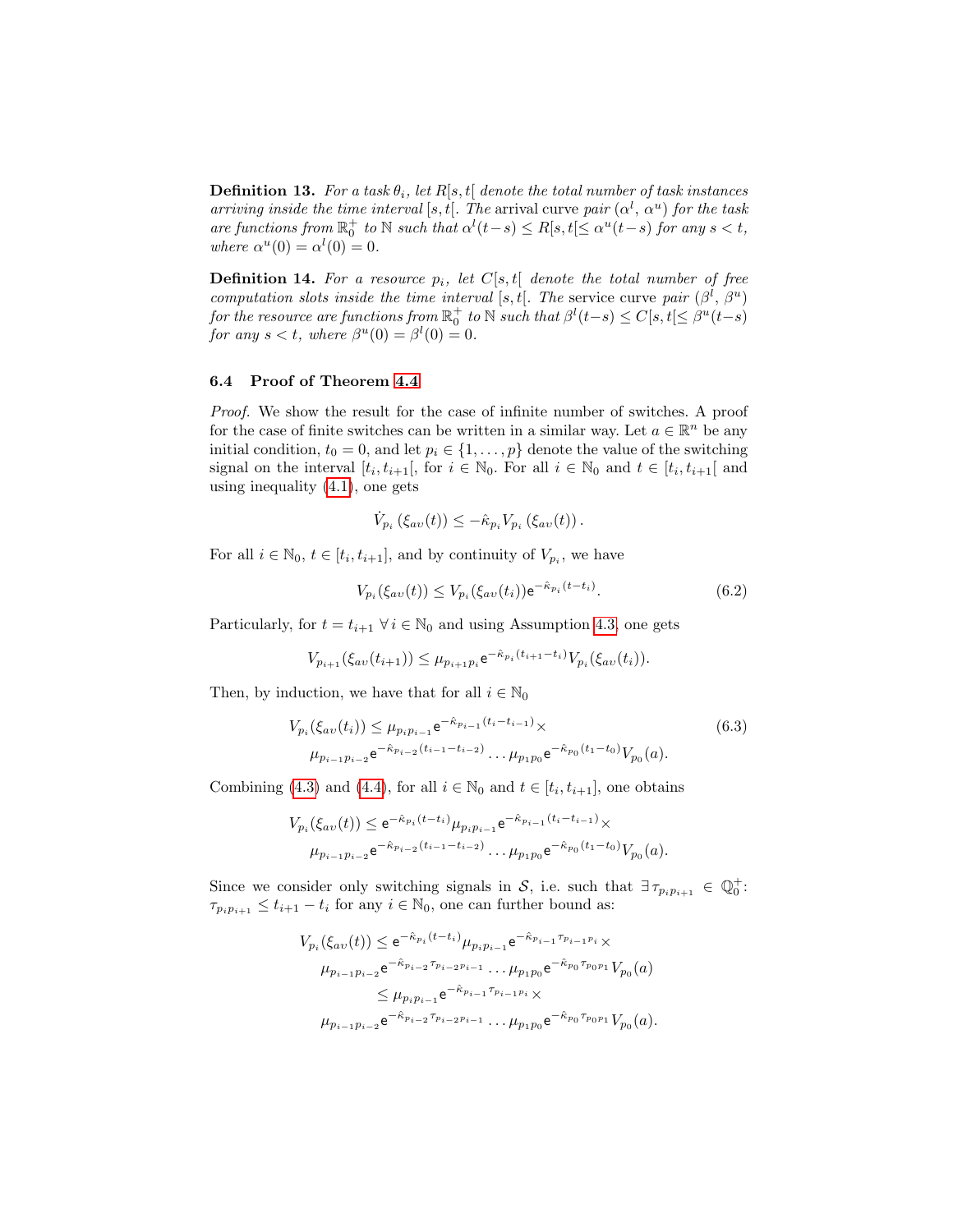Finally, since  $\log \frac{\mu_{ij}}{\rho} < \hat{\kappa}_j \tau_{ji}$ , for any  $i, j \in \{1, \ldots, p\}$ ,  $i \neq j$ , and some  $\rho \in ]0,1[,$ we obtain:

$$
V_{p_i}(\xi_{av}(t)) \le \rho^i V_{p_0}(a). \tag{6.4}
$$

Using the first set of inequalities in Definition [2.4](#page-0-0) and [\(4.5\)](#page-0-0), one gets

$$
\underline{\alpha}_{p_i}(\|\xi_{av}(t)\|) \le V_{p_i}(\xi_{av}(t)) \le \rho^i V_{p_0}(a) \le \rho^i \overline{\alpha}_{p_0}(\|a\|),
$$

which reduces to

$$
\|\xi_{av}(t)\| \le \underline{\alpha}_{p_i}^{-1} (\rho^i \overline{\alpha}_{p_0}(\|a\|)),\tag{6.5}
$$

due to  $\underline{\alpha} \in \mathcal{K}_{\infty}$ . As t goes to infinity and since the number of switches are infinite (i.e.  $i \to \infty$ ), from (??) we conclude that  $\|\xi_{av}(t)\|$  converges to zero which completes the proof.



Fig. 7. Linearly Priced Timed Automaton for Stable and Schedulable Switching Sequences

#### 6.5 Aircraft pitch control

The matrices  $A$  and  $B$  are given in [?] as

$$
A = \begin{bmatrix} -0.313 & 56.7 & 0 \\ -0.014 & -0.43 & 0 \\ 0 & 56.7 & 0 \end{bmatrix}, B = \begin{bmatrix} 0232 \\ 0.0203 \\ 0 \end{bmatrix}.
$$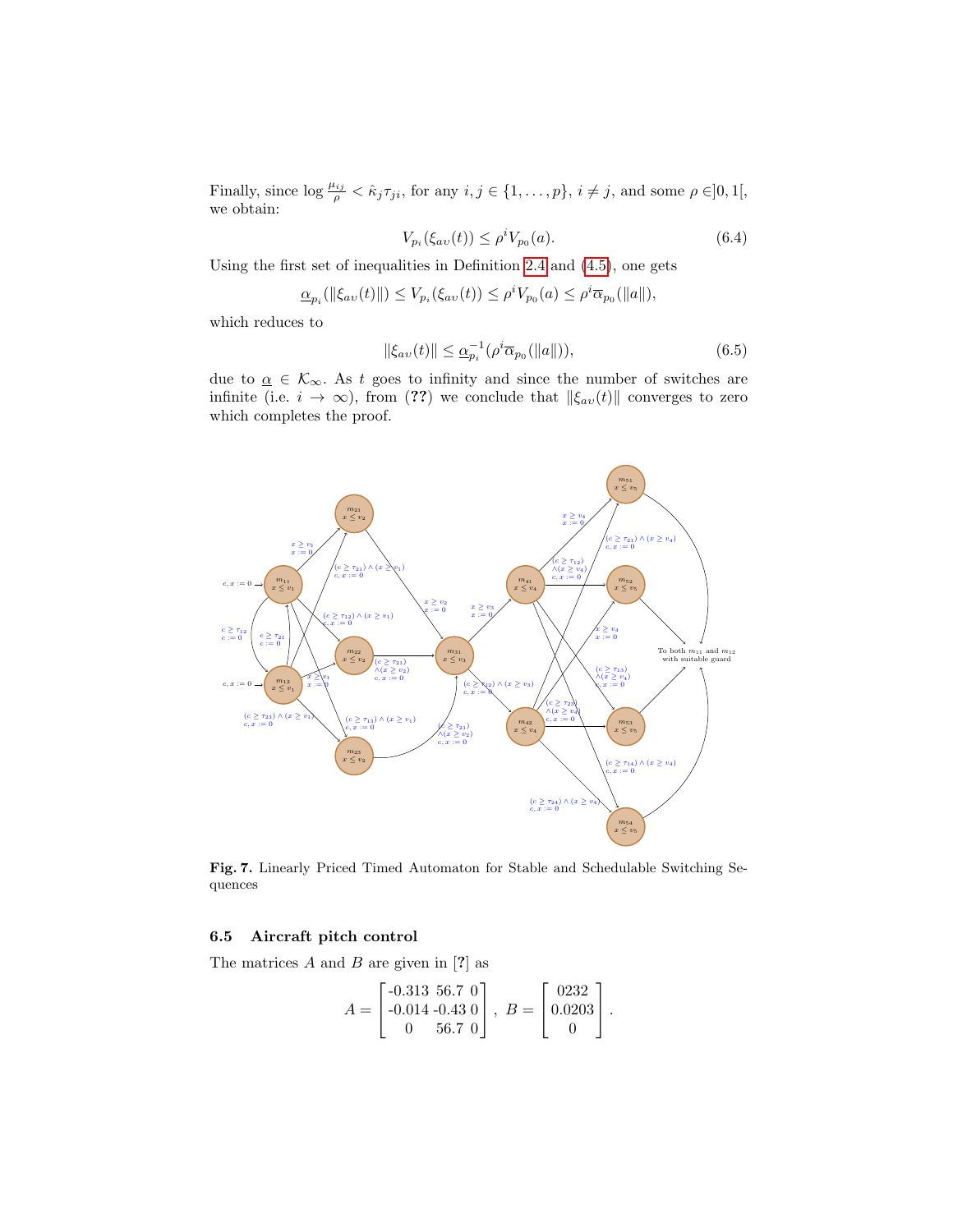We consider a maximum of  $p = 6$  controllers. Due to lack of space, we do not provide matrices  $K_i$  and  $M_i$ . For  $i \in \{1, \ldots, p\}$ , the sampling periods are  $h_i =$  $10^{-7}\times\{1.39, 3.13, 8.90, 43.0, 48.7, 109\}.$  The values of  $\tau_{ij}$  are:

$$
[\tau_{ij}] = \begin{bmatrix} 0 & 0.31 & 0.37 & 0.45 & 1.15 & 0.80 \\ 0.48 & 0 & 0.35 & 0.46 & 1.30 & 0.86 \\ 0.90 & 0.65 & 0 & 0.49 & 1.52 & 0.98 \\ 1.70 & 1.39 & 0.99 & 0 & 1.89 & 1.15 \\ 9.62 & 8.83 & 7.82 & 6.45 & 0 & 4.48 \\ 3.51 & 3.07 & 2.52 & 1.76 & 1.83 & 0 \end{bmatrix}
$$

.

Consider the controllers WCETs,  $\omega_i^c$  $= 10^{-3} \times \{1, 2, 5, 23, 25, 40\}.$ The bandwidth requirements for the controllers are computed as  $r_i = \{0.73, 0.64, 0.57, 0.54, 0.52, 0.37\}.$  Given the  $\sigma_T$  for the current platform load, the list S of admissible controllers can be found. We then use our modeling method from section [4.3](#page-0-0) and create the LPTA specification for this scenario in UPPAAL CORA [\[13\]](#page-16-13). The resulting minimum cost schedule is given by the switching sequence in<sup>[5](#page-0-0)</sup> Table ?? for different values of unfolding N. The corresponding cost value obtained from UPPAAL CORA is also included.

| $ p $ Controllers   |  | MSwitching Sequence                                                                                            | Cost <sub>1</sub> |  |  |  |
|---------------------|--|----------------------------------------------------------------------------------------------------------------|-------------------|--|--|--|
| For $\sigma_{T1}$   |  |                                                                                                                |                   |  |  |  |
| $2 K_5,K_6 $        |  | $1\left[ (K_6, 60) \right]^{\omega}$                                                                           | 13.80             |  |  |  |
| $3 K_4, K_5, K_6$   |  | $1    (K_4, 20), (K_5, 30), (K_4, 10)  ^{\omega}$                                                              | 8.70              |  |  |  |
|                     |  | $1    (K_3, 20), (K_6, 10), (K_5, 20), (K_3, 10)  ^{\omega}$                                                   | $8.10\,$          |  |  |  |
|                     |  | $4 K_3, K_4, K_5, K_6 2 [(K_3, 20), (K_6, 10), (K_5, 20), [(K_3, 30), (K_5, 30)]^*, (K_3, 10) ^{\omega}$ 15.90 |                   |  |  |  |
| $5 K_3,\ldots,K_6 $ |  | $_{0}$ $\vert [(K_2, 20), (K_4, 14), (K_5, 6), (K_6, 10), [(K_2, 30), (K_6, 10),$                              | 20.90             |  |  |  |
|                     |  | $(K_5, 10), (K_6, 10)^{*}, (K_2, 10)^{\omega}$                                                                 |                   |  |  |  |
| For $\sigma_{T2}$   |  |                                                                                                                |                   |  |  |  |
| $2 K_5,K_6 $        |  | $1\vert [(K_6, 100)]^\omega$                                                                                   | 20.00             |  |  |  |
| $3 K_4, K_5, K_6$   |  | $1    (K_4, 25), (K_5, 25), (K_4, 18), (K_5, 22), (K_4, 10)  ^{\omega}$                                        | 12.01             |  |  |  |
| $4 K_3,\ldots,K_6 $ |  | $  (K_3, 26), (K_5, 24), (K_3, 18), (K_6, 10), (K_5, 12), [(K_3, 35),$                                         | 22.00             |  |  |  |
|                     |  | $(K_5, 25), (K_3, 18), (K_6, 10), (K_5, 12)^{*}, (K_3, 10)^{\omega}$                                           |                   |  |  |  |
| $5 K_2,\ldots,K_6 $ |  | $  (K_3, 26), (K_5, 24), (K_3, 18), (K_6, 10), (K_5, 12), [(K_3, 35),$                                         | 26.95             |  |  |  |
|                     |  | $(K_5, 25), (K_3, 18), (K_6, 10), (K_5, 12)^{*}, (K_3, 10)^{\omega}$                                           |                   |  |  |  |
|                     |  | $[(K_1, 26), (K_4, 9), (K_5, 10), (K_1, 20), (K_3, 10), (K_4, 15),$                                            |                   |  |  |  |
| $6 K_1,\ldots,K_6 $ |  | $2[[(K_1,35), (K_4,9), (K_5,11), (K_1,20), (K_3,10), (K_4,15)]^*$                                              | 25.44             |  |  |  |
|                     |  | $(K_1, 10)$ <sup>"</sup>                                                                                       |                   |  |  |  |
|                     |  | Table 2 Aircraft pitch control cimulation recults                                                              |                   |  |  |  |

Table 3. Aircraft pitch control simulation results

# 6.6 Ball and Beam

The matrices  $A$  and  $B$  are given in [?] as

$$
A = \begin{bmatrix} 0 & 1 & 0 & 0 \\ 0 & 0 & 7 & 0 \\ 0 & 0 & 0 & 1 \\ 0 & 0 & 0 & 0 \end{bmatrix}, \ B = \begin{bmatrix} 0 \\ 0 \\ 0 \\ 1 \end{bmatrix}.
$$

<sup>&</sup>lt;sup>5</sup> The operator  $[\cdots]^*$  in the table is defined as follows:  $\forall N$ , the switching sequence for any further unfolding  $N + a$ , is obtained by repeating the sequence under  $\cdots$ <sup>\*</sup>, a times.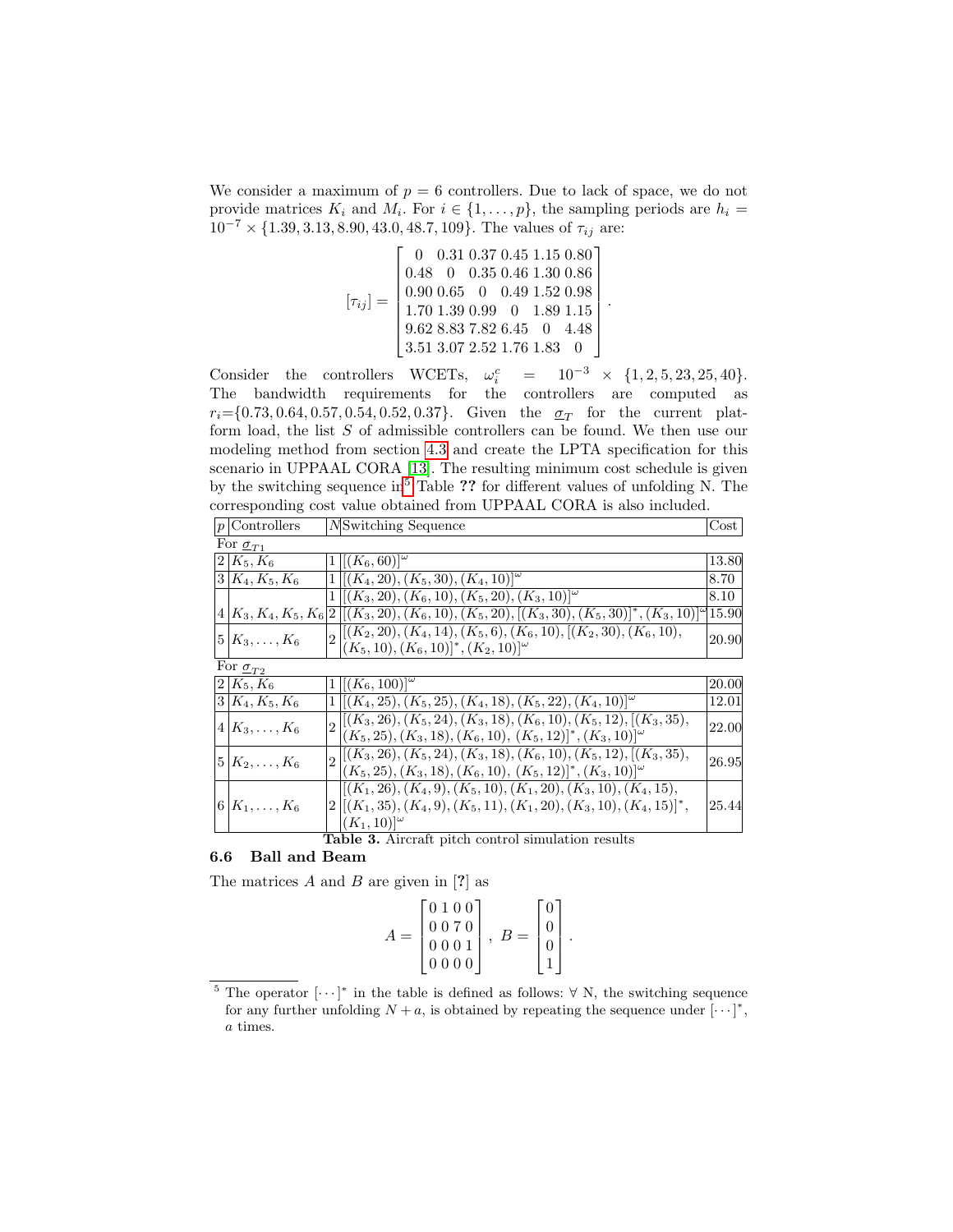We consider a maximum of  $p = 8$  controllers. For  $i \in \{1, \ldots, p\}$ , the sampling periods are  $h_i = 10^{-5} \times \{3.23, 5.18, 8.29, 13.1, 18.4, 19.7, 26.6, 28.2\}$ . The values of  $\tau_{ij}$  are:

$$
[\tau_{ij}] = \begin{bmatrix} 0 & 0.4 & 0.4 & 0.5 & 0.5 & 0.5 & 0.4 & 0.4 \\ 1 & 0 & 0.4 & 0.5 & 0.5 & 0.5 & 0.5 & 0.5 \\ 1.9 & 1.1 & 0 & 0.5 & 0.7 & 0.6 & 0.6 & 0.6 \\ 3 & 2.3 & 1.4 & 0 & 0.8 & 0.6 & 0.7 & 0.7 \\ 26 & 23 & 21 & 18 & 0 & 14 & 11 & 7 \\ 4.5 & 3.7 & 2.9 & 1.8 & 1.1 & 0 & 0.8 & 0.9 \\ 7 & 6 & 5 & 4 & 1.3 & 2.4 & 0 & 1 \\ 12 & 11 & 9 & 8 & 2 & 6 & 4 & 0 \end{bmatrix}
$$

.

Consider the controllers WCETs  $\omega_i^c = \{0.3, 0.4, 0.5, 0.8, 0.8, 0.8, 0.9, 0.9\}.$ The bandwidth requirements for the controllers are computed as  $r_i$  = {0.93, 0.78, 0.62, 0.61, 0.44, 0.41, 0.34, 0.32}. The simulation results are summarized in Table ??.

|   |                      | $ p $ Controllers   NSwitching Sequence                                                                                                                               | $\cos t$ |
|---|----------------------|-----------------------------------------------------------------------------------------------------------------------------------------------------------------------|----------|
|   | For $\sigma_{T1}$    |                                                                                                                                                                       |          |
|   | $2 K_5,K_8 $         | $ 1 [(K_8, 60)]^{\omega}$                                                                                                                                             | 16.80    |
|   |                      | $ 3 K_5, K_7, K_8 1 [(K_8, 60)]^\omega$                                                                                                                               | 15.60    |
|   |                      | $\left[4 K_5,\ldots,K_8 2 [(K_7,24),(K_8,26),[(K_7,30),(K_8,30)]^*,(K_7,10) ^{\omega}\right]$                                                                         | 13.78    |
|   |                      | $5 K_4,\ldots,K_8 1 [(K_5,15),(K_6,45)]^\omega$                                                                                                                       | 14.40    |
|   | For $\sigma_{T2}$    |                                                                                                                                                                       |          |
|   | $2 K_5,K_8 $         | $[1] [(K_8, 100)]^{\omega}$                                                                                                                                           | 19.50    |
|   |                      | $3 K_5, K_7, K_8 1 [(K_8, 100)]^{\omega}$                                                                                                                             | 17.50    |
|   | $ 4 K_5,\ldots,K_8 $ | $\left  2\right  [(K_7,25), (K_8,25), (K_7,24), (K_8,16), [(K_7,35), (K_8,25),$<br>$ (K_7, 24), (K_8, 16) ^*, (K_7, 10) ^{\omega}$                                    | 29.26    |
| 5 |                      | $1 [(K_5,10), (K_7,8), (K_6,24), (K_7,8), (K_6,45), (K_5,5)]^{\omega}$                                                                                                | 18.18    |
|   |                      | $K_4, \ldots, K_8 \left[ 2 \right] \left[ (K_5, 10), (K_7, 10), (K_6, 40), (K_7, 30), (K_6, 40), (K_5, 15),$<br>$(K_6, 50), (K_5, 5)$ <sup>[<math>\omega</math></sup> | 35.80    |
|   |                      | $  (K_5, 10), (K_7, 10), (K_6, 40), (K_7, 30), (K_6, 40), (K_5, 15),$<br>3                                                                                            |          |
|   |                      | $[(K_6, 24), (K_7, 21), (K_6, 40), (K_5, 15)]^*, (K_6, 50), (K_5, 5)]^{\omega}$                                                                                       |          |
|   |                      | <b>Table 4.</b> Simulation results for ball and beam                                                                                                                  |          |

## 6.7 Cruise Control

The matrices  $A$  and  $B$  are given in [?] as

$$
A = [-0.05], B = [0.001].
$$

We consider a maximum of  $p = 9$  controllers. For  $i \in \{1, ..., p\}$ , the sampling periods are  $h_i = 10^{-2} \times \{7.48, 8.42, 9.64, 11.3, 13.6, 17, 22.9, 34.8, 72.7\}$ . The values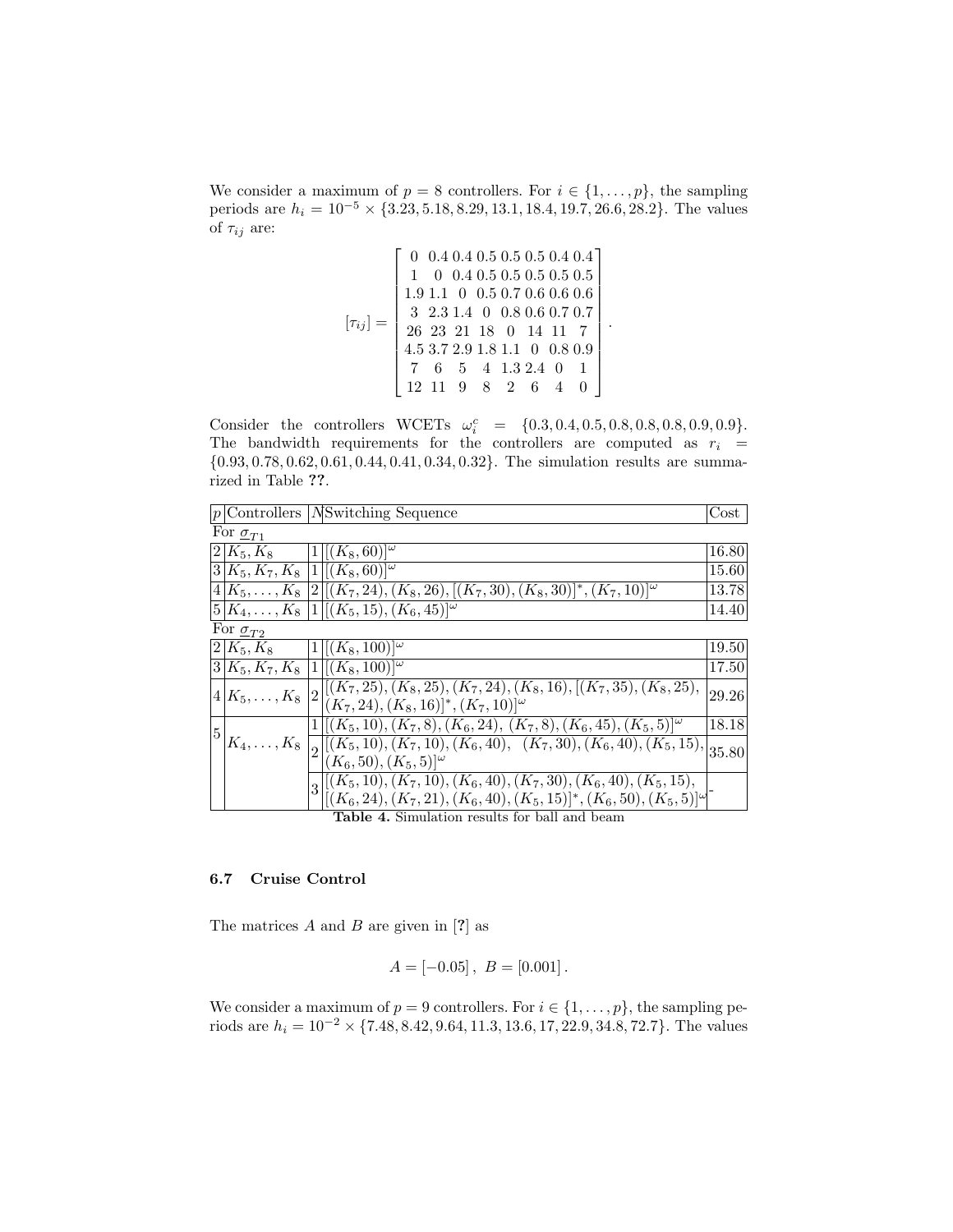of  $\tau_{ij}$  are:

 0 0.2 0.2 0.2 0.2 0.2 0.2 0.2 0.2 0.2 0 0.2 0.2 0.2 0.2 0.2 0.2 0.2 0.2 0.2 0 0.2 0.2 0.2 0.2 0.2 0.2 0.2 0.2 0.2 0 0.2 0.2 0.2 0.2 0.2 [τij ] = 0.3 0.3 0.3 0.3 0 0.3 0.3 0.3 0.3 . 0.3 0.3 0.3 0.3 0.3 0 0.3 0.3 0.3 0.5 0.5 0.5 0.5 0.5 0.5 0 0.5 0.5 0.7 0.7 0.7 0.7 0.7 0.7 0.7 0 0.7 1.4 1.4 1.4 1.4 1.4 1.4 1.4 1.4 0 

Consider the controllers WCETs  $\omega_i^c = \{600, 600, 600, 600, 600, 600, 600, 1400, 1400\}.$ The bandwidth requirements for the controllers are computed as  $r_i = \{0.84, 0.72, 0.66, 0.54, 0.48, 0.42, 0.36, 0.30, 0.28\}$ . The simulation results are summarised in Table ??.

|                                                       |  | $ p $ Controllers $N$ Switching Sequence                                                                                                               | Cost  |  |  |  |
|-------------------------------------------------------|--|--------------------------------------------------------------------------------------------------------------------------------------------------------|-------|--|--|--|
| For $\sigma_{T1}$                                     |  |                                                                                                                                                        |       |  |  |  |
| $ 2 K_8,K_9 $                                         |  | $\mathcal{L}_{\mathbf{Q}}[(K_9, 15), (K_8, 14), [(K_9, 21), (K_8, 14), (K_9, 11), (K_8, 14)]^*$<br>$\vert$ , $(K_9, 17), (K_8, 14) \vert^{\omega}$     | 29.44 |  |  |  |
|                                                       |  | $(4 K_6,\ldots,K_9 1 [(K_9,15),(K_8,5),(K_9,30),(K_8,10)]^\omega$                                                                                      | 11.70 |  |  |  |
|                                                       |  | $ 8 K_2,\ldots,K_9 1 [(K_9,15),(K_4,5),(K_7,10),(K_9,15),(K_7,5),(K_4,10)]^\omega$                                                                     | 3.90  |  |  |  |
| $ 9 K_1,\ldots,K_9 $                                  |  | $[[(K_9,10), (K_8,5), (K_3,5), (K_6,10), (K_8,10), (K_9,5),$<br>$(K_6, 5), (K_3, 10)$ <sup>[<math>\omega</math></sup> ]                                | 5.10  |  |  |  |
| For $\sigma_{T2}$                                     |  |                                                                                                                                                        |       |  |  |  |
| $ 2 K_8,K_9 $                                         |  | $1\vert [(K_9, 20), (K_8, 14), (K_9, 16), (K_8, 14), (K_9, 22), (K_8, 14)]^{\omega}$                                                                   | 15.38 |  |  |  |
| $ 4 K_6,\ldots,K_9 $                                  |  | $[(K_9, 20), (K_8, 5), (K_9, 25), (K_8, 10), (K_9, 30), (K_8, 5),$<br>$(K_9,5) ^{\omega}$                                                              | 10.70 |  |  |  |
| $ 8 K_2,\ldots,K_9 $                                  |  | $[[(K_9,10), (K_6,10), (K_4,5), (K_7,5), (K_9,15), (K_7,5),$<br>$(K_4, 10), (K_5, 5), (K_7, 25), (K_4, 5), (K_9, 5)$ <sup>[<math>\omega</math></sup> ] | 6.65  |  |  |  |
| $ 9 K_1,\ldots,K_9 $                                  |  | $ [(K_9,5),(K_8,5),(K_5,10),(K_3,5),(K_6,5),(K_8,10),(K_9,5) $<br>$\big( (K_6, 5), (K_3, 10), (K_4, 5), (K_6, 25), (K_3, 5), (K_9, 5) \big)^\omega$    | 6.85  |  |  |  |
| <b>Table 5.</b> Simulation results for cruise control |  |                                                                                                                                                        |       |  |  |  |

#### 6.8 Inverted Pendulum

The matrices  $A$  and  $B$  are given in [?] as

$$
A = \begin{bmatrix} 0 & 1 & 0 & 0 \\ 0 & -0.18 & 2.67 & 0 \\ 0 & 0 & 0 & 1 \\ 0 & -0.45 & 31.18 & 0 \end{bmatrix} \text{ and } B = \begin{bmatrix} 0 \\ 1.82 \\ 0 \\ 4.55 \end{bmatrix}.
$$

We consider a maximum of  $p = 7$  controllers. For  $i \in \{1, \ldots, p\}$ , the sampling periods are  $h_i = 10^{-5} \times \{2.44, 2.98, 3.48, 4.78, 5.91, 6.11, 6.83\}$ . The values of  $\tau_{ij}$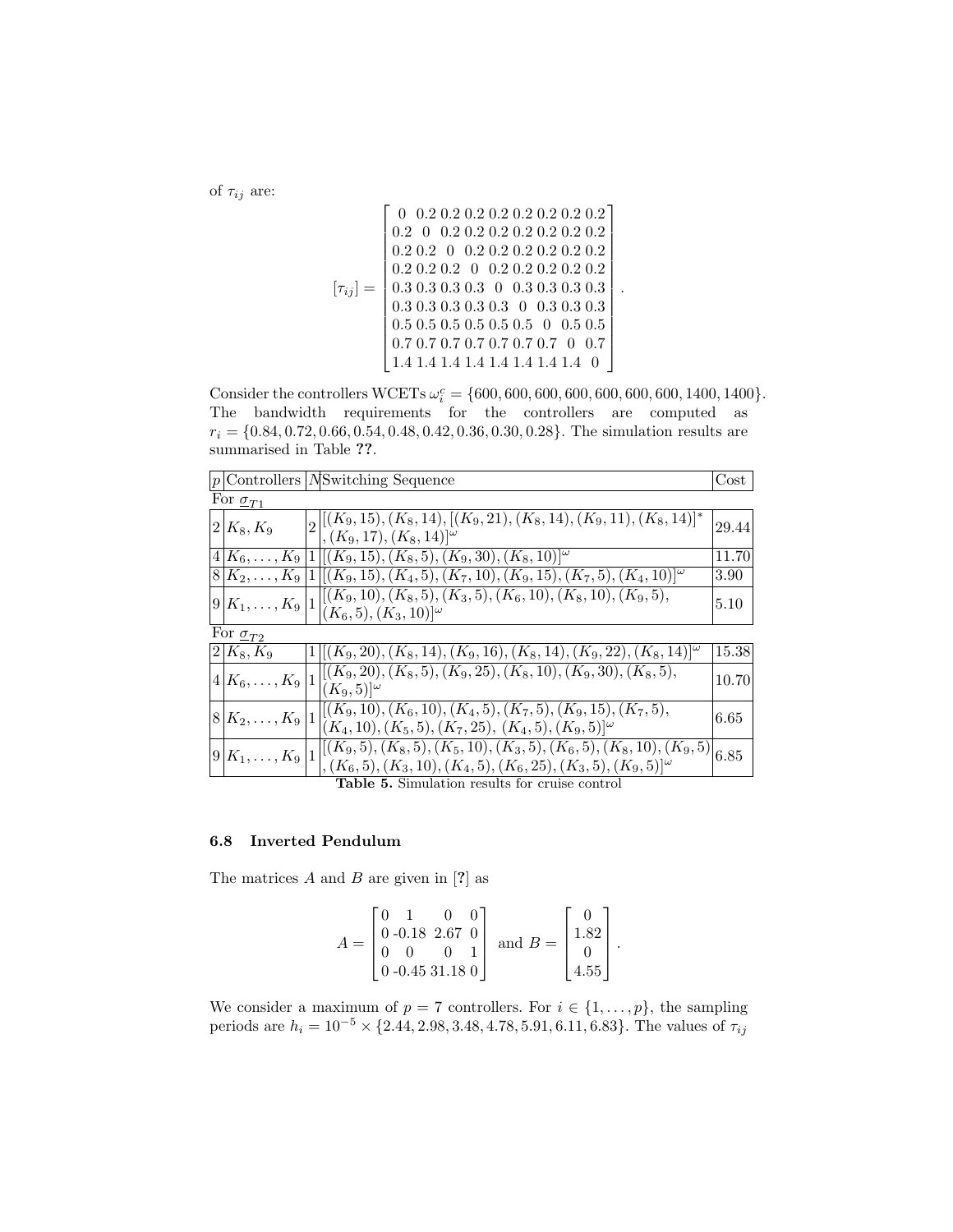$$
[\tau_{ij}] = \begin{bmatrix} 0 & 0.83 & 0.41 & 0.50 & 0.74 & 0.51 & 0.61 \\ 21.03 & 0 & 18.70 & 16.11 & 6.54 & 13.44 & 10.38 \\ 1.08 & 0.98 & 0 & 0.50 & 0.87 & 0.60 & 0.72 \\ 2.14 & 1.15 & 1.34 & 0 & 1.01 & 0.63 & 0.83 \\ 9.40 & 1.79 & 8.14 & 6.70 & 0 & 5.15 & 3.24 \\ 3.50 & 1.39 & 2.70 & 1.68 & 1.20 & 0 & 0.88 \\ 5.50 & 1.65 & 4.57 & 3.46 & 1.26 & 2.16 & 0 \end{bmatrix}.
$$

Consider the controllers WCETs  $\omega_i^c = \{0.23\}$ . The bandwidth requirements for the controllers are computed as  $r_i = \{0.95, 0.78, 0.67, 0.49, 0.39, 0.38, 0.34\}$ . The simulation results are summarized in Table ??.

| p              | Controllers                   | Switching Sequence                                                                                                                                                                                                                                                                                                     | $Cost \mid$ |  |  |  |  |
|----------------|-------------------------------|------------------------------------------------------------------------------------------------------------------------------------------------------------------------------------------------------------------------------------------------------------------------------------------------------------------------|-------------|--|--|--|--|
|                | For $\sigma_{T1}$             |                                                                                                                                                                                                                                                                                                                        |             |  |  |  |  |
| $\overline{2}$ | $ K_2,K_5 $                   |                                                                                                                                                                                                                                                                                                                        |             |  |  |  |  |
| 3              | $ K_2, K_5, K_7 $             | $\vert[(K_5,60)\vert^\omega]$                                                                                                                                                                                                                                                                                          | 12.60       |  |  |  |  |
| 4              | $ K_2, K_5, \ldots, K_7 $     |                                                                                                                                                                                                                                                                                                                        |             |  |  |  |  |
|                | $5   K_2, K_4, \ldots, K_7  $ | $[(K_6, 20), (K_5, 30), (K_6, 10)]^{\omega}$                                                                                                                                                                                                                                                                           | 12.90       |  |  |  |  |
|                | $ 6 K_2,\ldots,K_7 $          | $[(K_4, 20), (K_7, 14), (K_5, 9), (K_7, 7), (K_4, 10)]^{\omega}$                                                                                                                                                                                                                                                       | 11.28       |  |  |  |  |
| $7\phantom{.}$ | $ K_1,\ldots,K_7 $            | $[(K_2,8), (K_7,7), (K_3,45)]^{\omega}$                                                                                                                                                                                                                                                                                | 12.61       |  |  |  |  |
|                | For $\sigma_{T2}$             |                                                                                                                                                                                                                                                                                                                        |             |  |  |  |  |
| 2              | $ K_2,K_5 $                   |                                                                                                                                                                                                                                                                                                                        |             |  |  |  |  |
| 3              | $K_2, K_5, K_7$               | $[(K_5, 100)]^{\omega}$                                                                                                                                                                                                                                                                                                | 14.00       |  |  |  |  |
| 4              | $ K_2, K_5, \ldots, K_7 $     |                                                                                                                                                                                                                                                                                                                        |             |  |  |  |  |
| 5              | $ K_2, K_4, \ldots, K_7 $     | $[(K_5, 10), (K_6, 17), (K_5, 23), (K_6, 17), (K_5, 16),$                                                                                                                                                                                                                                                              | 17.61       |  |  |  |  |
|                |                               | $(K_6, 17)$ <sup>[<math>\omega</math></sup>                                                                                                                                                                                                                                                                            |             |  |  |  |  |
| 6              | $ K_2,\ldots,K_7 $            | $[(K_4, 30), (K_5, 15), (K_4, 20), (K_7, 25), (K_4, 10)]^{\omega}$                                                                                                                                                                                                                                                     | 15.90       |  |  |  |  |
| 7              | $ K_1,\ldots,K_7 $            | $\frac{\left[\left(K_{2},5\right),\left(K_{7},5\right),\left(K_{6},10\right),\left(K_{3},17\right),\left(K_{6},13\right),\left(K_{3},45\right)\right]}{\left[\left(K_{2},5\right),\left(K_{7},5\right),\left(K_{6},10\right),\left(K_{3},17\right),\left(K_{6},13\right),\left(K_{3},45\right)\right]}\right _{15.32}$ |             |  |  |  |  |
|                |                               | $(K_2,5) ^{\omega}$<br>$\mathbf{1}$<br>                                                                                                                                                                                                                                                                                |             |  |  |  |  |

**Table 6.** Results for inverted pendulum with  $N = 1$ .

# 6.9 Magnetically Suspended Ball

The matrices  $A$  and  $B$  are given in [?] as

$$
A = \begin{bmatrix} 0 & 1 & 0 \\ 980 & 0 & -2.8 \\ 0 & 0 & -100 \end{bmatrix}, \ B = \begin{bmatrix} 0 \\ 0 \\ 100 \end{bmatrix}.
$$

We consider a maximum of  $p = 10$  controllers. For  $i \in \{1, \ldots, p\}$ , the sampling periods are  $h_i = 10^{-12} \times \{8.61, 8.94, 9.23, 9.31, 9.62, 9.66, 9.86, 9.93, 10, 10\}$ . The

are: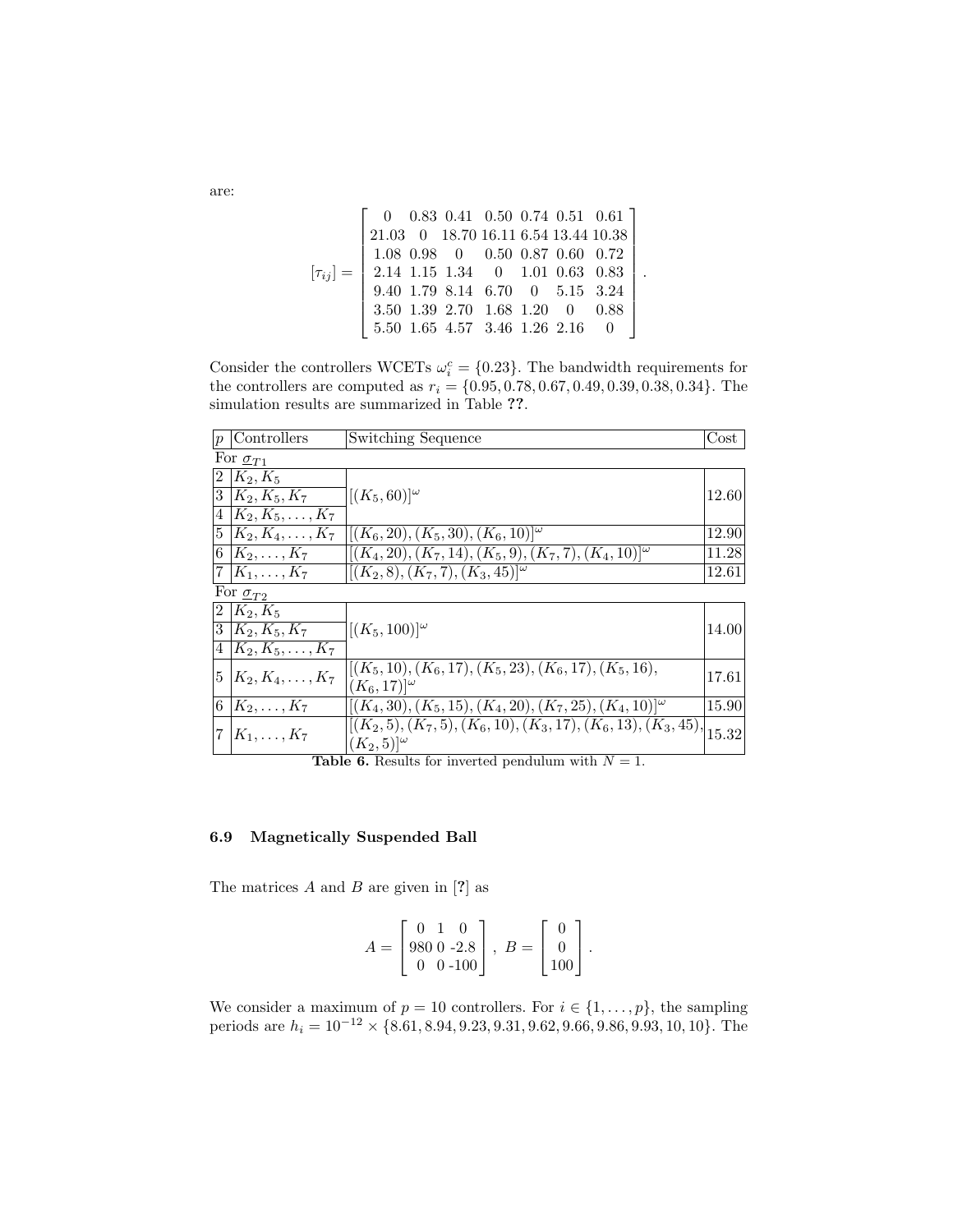values of  $\tau_{ij}$  are:

$$
[\tau_{ij}]=\left[\begin{array}{cccccccc} 0 & 2.7 & 1.5 & 2.6 & 2.4 & 1.7 & 2.3 & 1.8 & 2.1 & 2 \\ 0.3 & 0 & 0.3 & 0.2 & 0.2 & 0.3 & 0.2 & 0.2 & 0.2 & 0.2 \\ 0.8 & 1.3 & 0 & 1.2 & 1.1 & 0.8 & 1.1 & 0.8 & 1.0 & 0.9 \\ 0.3 & 0.2 & 0.3 & 0 & 0.2 & 0.3 & 0.2 & 0.2 & 0.2 & 0.2 \\ 0.3 & 0.2 & 0.3 & 0.2 & 0 & 0.3 & 0.2 & 0.2 & 0.2 & 0.2 \\ 0.6 & 0.8 & 0.6 & 0.8 & 0.7 & 0 & 0.7 & 0.5 & 0.6 & 0.6 \\ 0.4 & 0.3 & 0.3 & 0.2 & 0.2 & 0.3 & 0 & 0.3 & 0.2 & 0.3 \\ 0.5 & 0.6 & 0.5 & 0.5 & 0.4 & 0.5 & 0 & 0.4 & 0.4 \\ 0.5 & 0.3 & 0.4 & 0.3 & 0.3 & 0.4 & 0.3 & 0.3 & 0 & 0.3 \\ 0.5 & 0.4 & 0.4 & 0.4 & 0.4 & 0.3 & 0.3 & 0.3 & 0.3 & 0 \end{array}\right].
$$

Consider the controllers WCETs  $\omega_i^c$  $= 10^{-8} \quad \times \hbox{bandwidth}$ {3.5, 3.5, 3.5, 3.5, 3.5, 3.5, 3.5, 3.5, 7, 7}. The bandwidth requirements for the controllers are computed as  $r_i =$ {0.82, 0.79, 0.38, 0.38, 0.37, 0.37, 0.36, 0.36, 0.35, 0.35}. The simulation results are summarized in Tables ?? and ??.

| $\boldsymbol{p}$ |                                                 |    | Controllers  N Switching Sequence                                                                 | Cost     |
|------------------|-------------------------------------------------|----|---------------------------------------------------------------------------------------------------|----------|
| $2^{\circ}$      | $ K_1, K_3 $                                    |    |                                                                                                   |          |
| $\overline{4}$   | $ K_1,$                                         |    | $[(K_3, 60)]^{\omega}$                                                                            | 10.20    |
|                  | $K_3, K_6, K_8$                                 |    |                                                                                                   |          |
|                  | $\big _6 \, \frac{K_1, K_3, K_6,}{K_1} \big  1$ |    |                                                                                                   |          |
|                  | $[K_8, \ldots, K_{10}]$                         |    |                                                                                                   |          |
|                  |                                                 |    | $1 \vert [(K_3, 26), (K_6, 3), (K_3, 13), (K_6, 3), (K_3, 15)]^{\omega}$                          | 10.20    |
| 9                | $ K_1,$                                         | 3, | $\left\lbrack\left(K_{6},10),(K_{3},15),(K_{6},3),(K_{3},13),(K_{6},3),(K_{3},13),\right.\right.$ | 30.60,   |
|                  | $ K_3,\ldots,K_{10} _A^{\cup}$                  |    | $ (K_6,3),[(K_3,25),(K_6,3),(K_3,13),(K_6,3),(K_3,13),$                                           | 40.80    |
|                  |                                                 |    | $(K_6,3]^*, (K_3,26), (K_6,3), (K_3,13), (K_6,3), (K_3,15)$ <sup>[<math>\omega</math></sup> ]     |          |
|                  |                                                 |    | $[(K_3, 25), (K_6, 3), (K_3, 13), (K_6, 3), (K_3, 13), (K_6, 3),$                                 |          |
|                  |                                                 |    | $(K_3, 25), (K_6, 3), (K_3, 13), (K_6, 3), (K_3, 13), (K_6, 3),$                                  |          |
|                  |                                                 |    | $5 (K_3, 25), (K_6, 3), (K_3, 13), (K_6, 3), (K_3, 13), (K_6, 3),$                                | 51.00    |
|                  |                                                 |    | $(K_3, 25), (K_6, 3), (K_3, 13), (K_6, 3), (K_3, 13), (K_6, 3),$                                  |          |
|                  |                                                 |    | $(K_3, 26), (K_6, 3), (K_3, 13), (K_6, 3), (K_3, 15)$                                             |          |
|                  |                                                 |    | $1 \mid [(K_3, 15), (K_8, 15), (K_3, 15), (K_6, 15)]^{\omega}$                                    | $3.90\,$ |
|                  |                                                 |    | $[(K_3, 15), (K_6, 13), (K_8, 2), (K_3, 15), (K_6, 13), (K_8, 2),$                                |          |
|                  |                                                 |    | $10 K_1,\ldots,K_{10}  \quad  (K_3,15),(K_8,15),(K_3,15),(K_8,15),(K_3,15),(K_6,13) $             |          |
|                  |                                                 |    | $5 (K_8,2),(K_3,15),(K_6,13),(K_8,2),(K_3,15),(K_6,13),$                                          | 19.50    |
|                  |                                                 |    | $ (K_8, 2), (K_3, 15), (K_8, 15), (K_3, 15), (K_6, 13), (K_8, 2),$                                |          |
|                  |                                                 |    | $(K_3, 15), (K_6, 15)$ <sup>[<math>\omega</math></sup> ]                                          |          |

Table 7. Results for levitating ball with  $\sigma_{T1}$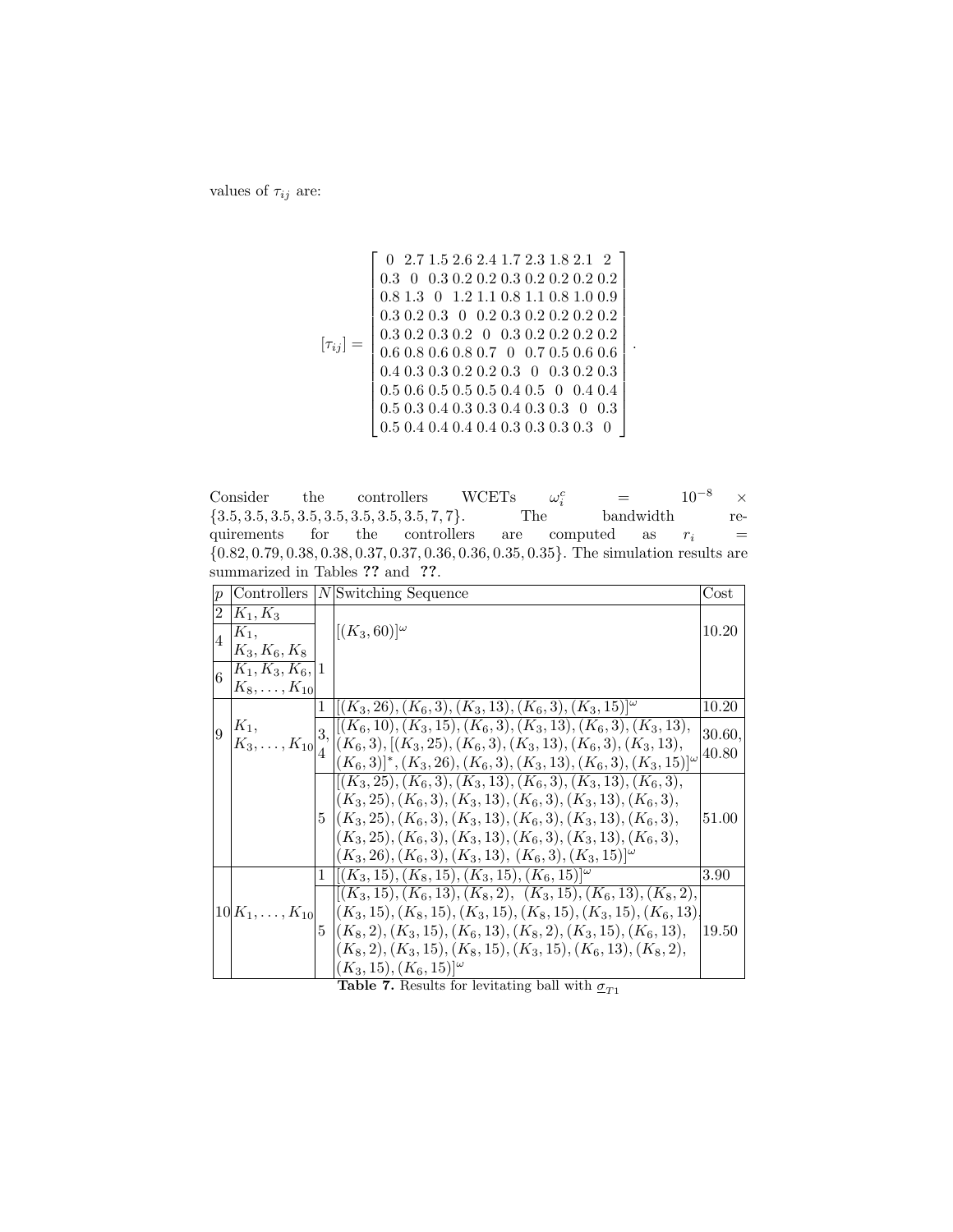| $\boldsymbol{p}$ | Controllers                |    | $ N $ Switching Sequence                                             | $\cos t$ |
|------------------|----------------------------|----|----------------------------------------------------------------------|----------|
| $\overline{2}$   | $K_1, K_3$                 |    |                                                                      |          |
| $\overline{6}$   | $ K_1, K_3, K_6,$          |    | $[(K_3, 100)]^{\omega}$                                              | 11.00    |
|                  | $ K_8, \ldots, K_{10} $    |    |                                                                      |          |
| $\vert_8$        | $ K_1, K_3,$               | 11 |                                                                      |          |
|                  | $ K_5, \ldots, K_{10} $    |    |                                                                      |          |
|                  |                            |    | $  [(K_6, 10), (K_3, 15), (K_6, 3), (K_3, 13), (K_6, 3), (K_3, 13),$ | 11.00    |
| 9                | $K_1,$                     |    | $[(K_6,3), (K_3,26), (K_6,3), (K_3,13), (K_6,3), (K_3,15)]^{\omega}$ |          |
|                  | $ K_3,\ldots,K_{10} $      |    | $[[(K_6,5),(K_3,21),(K_6,3),(K_3,13),(K_6,3),[(K_3,36),$             |          |
|                  |                            |    | $ 3 (K_6,3),(K_3,13),(K_6,3),(K_3,26),(K_6,3),(K_3,13),$             | 33.00    |
|                  |                            |    | $(K_6,3]^*, (K_3,39), (K_6,3), (K_3,13)^{ \omega }$                  |          |
|                  | $ 10 K_1,\ldots,K_{10} 1 $ |    | $  (K_3, 10), (K_6, 18), (K_8, 2), (K_3, 15), (K_8, 35), (K_6, 13),$ | 4.70     |
|                  |                            |    | $(K_8, 2), (K_3, 5)$ <sup>[<math>\omega</math></sup> ]               |          |

**Table 8.** Results for levitating ball with  $\sigma_{T2}$ 

# 6.10 Suspension System

The matrices  $A$  and  $B$  are given in [?] as

$$
A = \begin{bmatrix} 0 & 1 & 0 & 0 \\ -6.57 & 0 & -25.26 & -0.14 \\ 46.94 & 0 & -48.17 & 1 \\ 1562.5 & 0 & -1844.5 & 0 \end{bmatrix}, B = \begin{bmatrix} 0 & 0 \\ 0 & 6.57 \\ 0 & -46.94 \\ 0 & -1562.5 \end{bmatrix}.
$$

We consider a maximum of  $p = 9$  controllers. For  $i \in \{1, \ldots, p\}$ , the sampling periods are  $h_i = 10^{-5} \times \{4.96, 5.79, 5.95, 6.18, 6.80, 6.85, 8.39, 9.42, 10.7\}$ . The values of  $\tau_{ij}$  are:

$$
[\tau_{ij}] = \begin{bmatrix} 0 & 0.3 & 0.3 & 0.4 & 0.5 & 0.5 & 0.5 & 0.4 & 0.5 \\ 0.4 & 0 & 0.3 & 0.4 & 0.6 & 0.5 & 0.5 & 0.6 & 0.6 \\ 0.7 & 0.6 & 0 & 0.4 & 0.7 & 0.5 & 0.6 & 0.5 & 0.7 \\ 1.2 & 1 & 0.7 & 0 & 0.7 & 0.4 & 0.6 & 0.6 & 0.8 \\ 7.0 & 6.6 & 6 & 5.3 & 0 & 4.5 & 3.9 & 1.6 & 3.9 \\ 1.8 & 1.6 & 1.2 & 0.8 & 0.8 & 0 & 0.5 & 0.7 & 1 \\ 2.5 & 2.3 & 1.9 & 1.4 & 1 & 0.9 & 0 & 0.8 & 1.2 \\ 13.8 & 13.1 & 11.9 & 10.6 & 3.3 & 9.2 & 7.9 & 0 & 7.6 \\ 3.4 & 3.1 & 2.8 & 2.4 & 1.2 & 2 & 1.7 & 1 & 0 \end{bmatrix}
$$

.

Consider the controllers WCETs  $\omega_i^c$  $=$  {0.35}. The bandwidth requirements for the controllers are computed as  $r_i$  = {0.71, 0.61, 0.59, 0.57, 0.52, 0.52, 0.42, 0.38, 0.33}. The simulation results are summarised in Table ??.